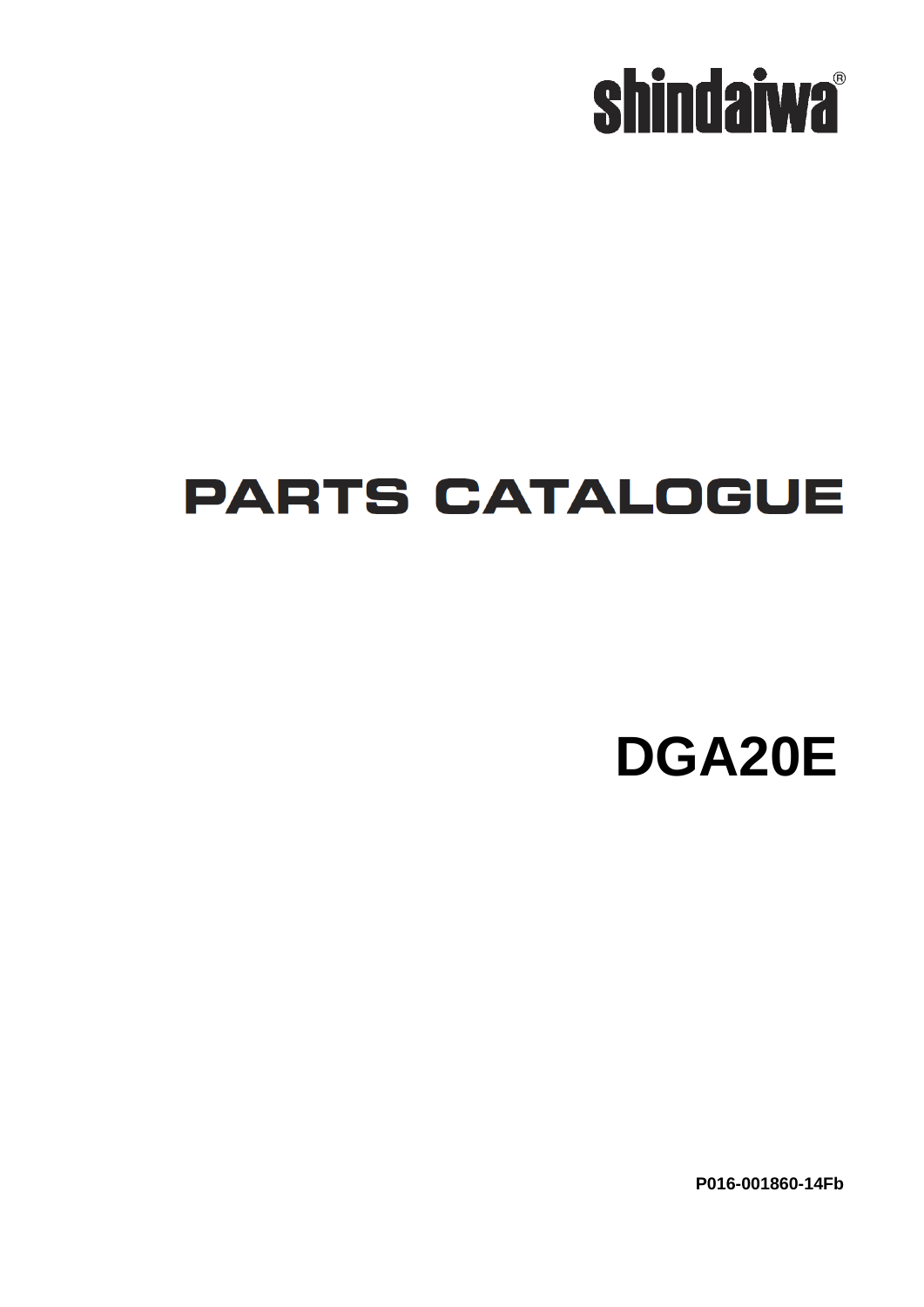### **DGA20E** 1. ENGINE, RADIATOR

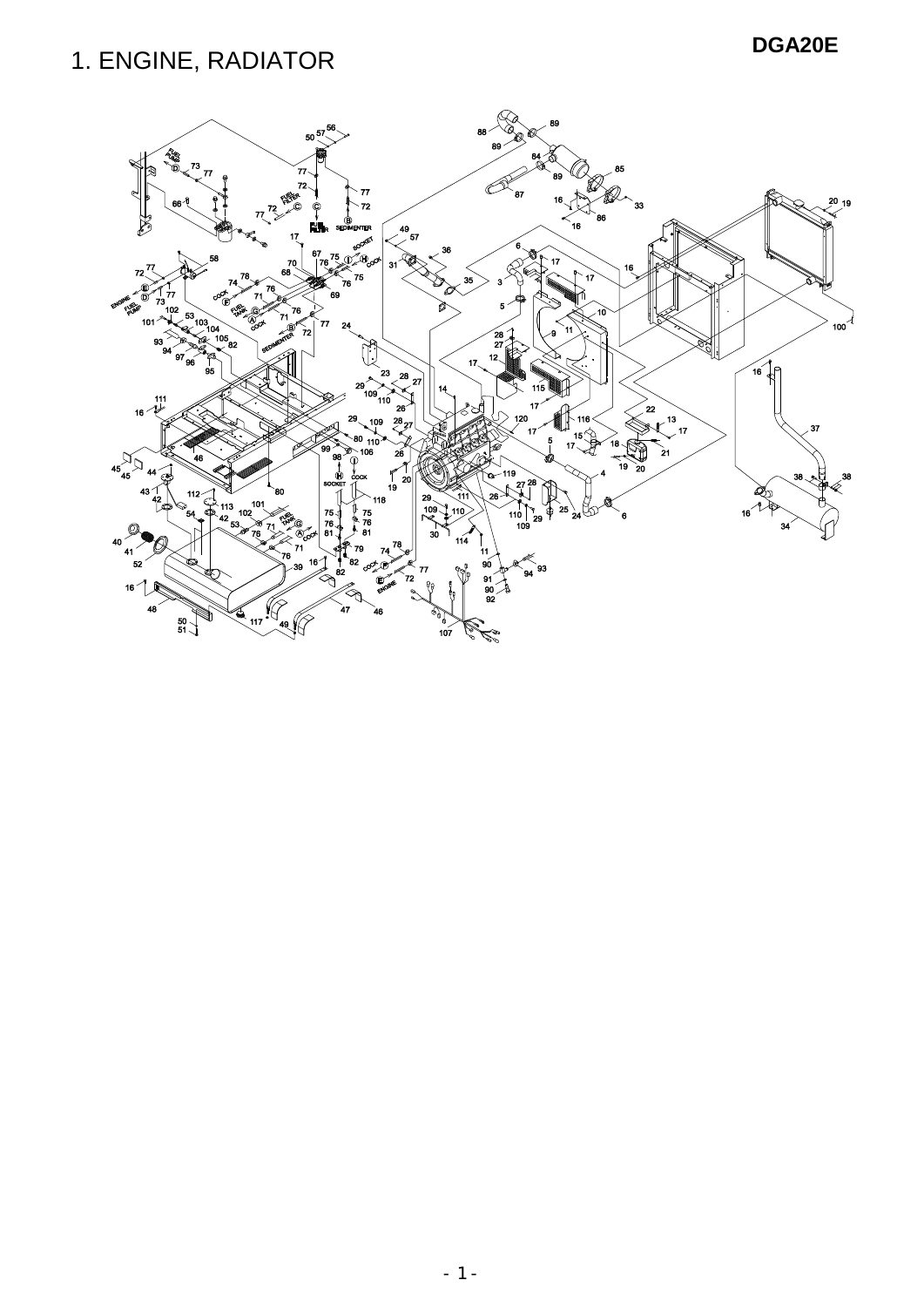| KEY LV         | PART NUMBER Q'TY DESCRIPTION |                |                         | <b>REMARKS</b> | NOTE1 | NOTE <sub>2</sub> |
|----------------|------------------------------|----------------|-------------------------|----------------|-------|-------------------|
| 2              | G203-000320                  | 1              | <b>RADIATOR HOSE</b>    |                |       |                   |
| 3              | G203-000330                  | 1              | <b>RADIATOR HOSE</b>    |                |       |                   |
| 4              | V495-001980                  | 1              | <b>HOSE CLAMP</b>       |                |       |                   |
| 5              | V495-001990                  | 2              | <b>HOSE CLAMP</b>       |                |       |                   |
| $\overline{7}$ | G200-000180                  | 1              | <b>RADIATOR</b>         | オイルプレッシャリ取付    |       |                   |
| 9              | G202-000230                  | 1              | <b>DUCT, RADIATOR</b>   |                |       |                   |
| 10             | G202-000240                  | 1              | DUCT, RADIATOR          |                |       |                   |
| 11             | V264-000220                  | 9              | <b>FLANGE NUT</b>       |                |       |                   |
| 12             | A172-002440                  | 1              | <b>COVER, FAN</b>       |                |       |                   |
| 13             | V490-000810                  |                | <b>CORD CLAMP</b>       |                |       |                   |
| 14             | 91564-04012                  | 1              | <b>SCREW SW</b>         |                |       |                   |
| 15             | V490-000820                  | 1              | <b>CORD CLAMP</b>       |                |       |                   |
| 16             | V205-001170                  | 20             | BOLT,8                  | M8*20-SPW      |       |                   |
| 17             | V204-001090                  | 14             | <b>BOLT FT SW</b>       |                |       |                   |
| 18             | G125-000150                  | 1              | <b>SUB TANK</b>         |                |       |                   |
| 19             | K400-001810                  | $\overline{2}$ | <b>HOSE</b>             |                |       |                   |
| 20             | V495-001810                  | 3              | <b>HOSE CLAMP</b>       |                |       |                   |
| 21             | K400-001900                  | 1              | <b>HOSE</b>             |                |       |                   |
| 22             | G126-000400                  | 1              | <b>BRACKET, TANK</b>    |                |       |                   |
| 23             | G121-000440                  | 1              | STAY, ENGINE            |                |       |                   |
| 24             | 91022-10020                  | 8              | <b>BOLT SW</b>          |                |       |                   |
| 25             | G121-000450                  | 1              | STAY, ENGINE            |                |       |                   |
| 26             | C519-002450                  | 3              | <b>STAY</b>             |                |       |                   |
| 27             | M416-000010                  | 4              | <b>TIE MOUNT</b>        |                |       |                   |
| 28             | 91343-05012                  | 4              | <b>SCREW</b>            |                |       |                   |
| 29             | 900100-10020                 | 6              | <b>BOLT 10*20</b>       | 10*20          |       |                   |
| 30             | C519-005400                  |                | <b>STAY</b>             |                |       |                   |
| 31             | G231-000410                  |                | <b>FLEXIBLE TUBE</b>    |                |       |                   |
| 33             | V265-000290                  | 4              | <b>FLANGE NUT</b>       |                |       |                   |
| 34             | G230-000150                  | 1              | <b>MUFFLER</b>          |                |       |                   |
| 35             | V104-001700                  | 1              | <b>GASKET</b>           |                |       |                   |
| 36             | 900147-08030                 | $\overline{2}$ | BOLT, 8*30              | $8*30$         |       |                   |
| 37             | G231-000420                  | 1              | <b>TAIL PIPE</b>        |                |       |                   |
| 38             | V495-002000                  | 1              | <b>CLAMP</b>            |                |       |                   |
| 39             | G250-000280                  | 1              | <b>FUEL TANK</b>        |                |       |                   |
| 40             | G255-000010                  | 1              | <b>TANK CAP</b>         |                |       |                   |
| 41             | A369-000160                  | 1              | <b>STRAINER</b>         |                |       |                   |
| 42             | K221-000030                  | $\overline{2}$ | <b>PACKING</b>          |                |       |                   |
| 43             | E325-000070                  | 1              | <b>FUEL GAUGE</b>       |                |       |                   |
| 44             | 91031-05012                  | 5              | <b>BOLT SW</b>          |                |       |                   |
| 45             | V420-003020                  | 2              | PAD                     |                |       |                   |
| 46             | V420-003030                  | 8              | PAD                     |                |       |                   |
| 47             | A392-000260                  | 2              | <b>BAND, FUEL TANK</b>  |                |       |                   |
| 48             | A393-000240                  | 1              | <b>BAN STAY</b>         |                |       |                   |
| 49             | 900500-00008                 | 6              | NUT <sub>8</sub>        | 8*P1.25        |       |                   |
| 50             | 900602-00008                 | 3              | WASHER 8                | $8.4*17*1.6$   |       |                   |
| 51             | 900120-08050                 | $\overline{2}$ | <b>BOLT 8*50</b>        | $8*50$         |       |                   |
| 52             | V145-000320                  | 1              | <b>TANK BUSH</b>        |                |       |                   |
| 53             | V187-000090                  | $\overline{2}$ | <b>NIPPLE</b>           |                |       |                   |
| 54             | M416-000040                  | 2              | <b>TIE MOUNT</b>        |                |       |                   |
| 56             | 900100-08070                 | 1              | <b>BOLT 8*70</b>        | $8*70$         |       |                   |
| 57             | 900605-00008                 | 5              | <b>WASHER, SPRING 8</b> | 8              |       |                   |
| 58             | G270-000050                  | 1              | <b>FUEL PUMP</b>        |                |       |                   |
| 66             | 91024-10035                  | 2              | <b>BOLT</b>             | BM-10*35       |       |                   |
| 67             | E265-000120                  | 1              | <b>COCK</b>             |                |       |                   |
| 68             | V187-000100                  | $\overline{2}$ | <b>NIPPLE</b>           |                |       |                   |
| 69             | E237-000140                  | 1              | <b>ELBOW</b>            |                |       |                   |
| 70             | E237-000130                  | 1              | <b>ELBOW</b>            |                |       |                   |
| 71             | K401-000530                  | $\overline{c}$ | <b>HOSE</b>             |                |       |                   |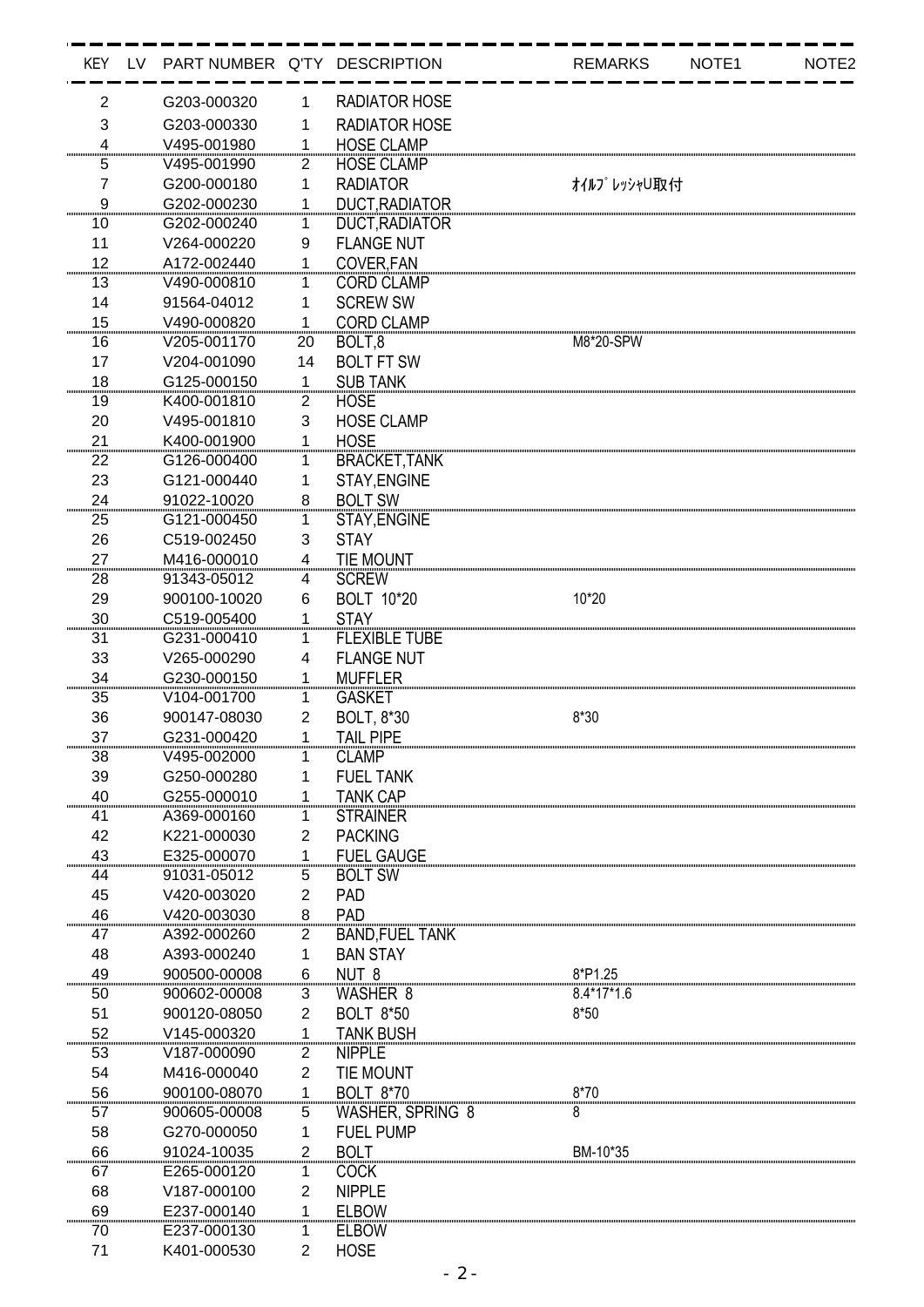### **DGA20E** 1. ENGINE, RADIATOR

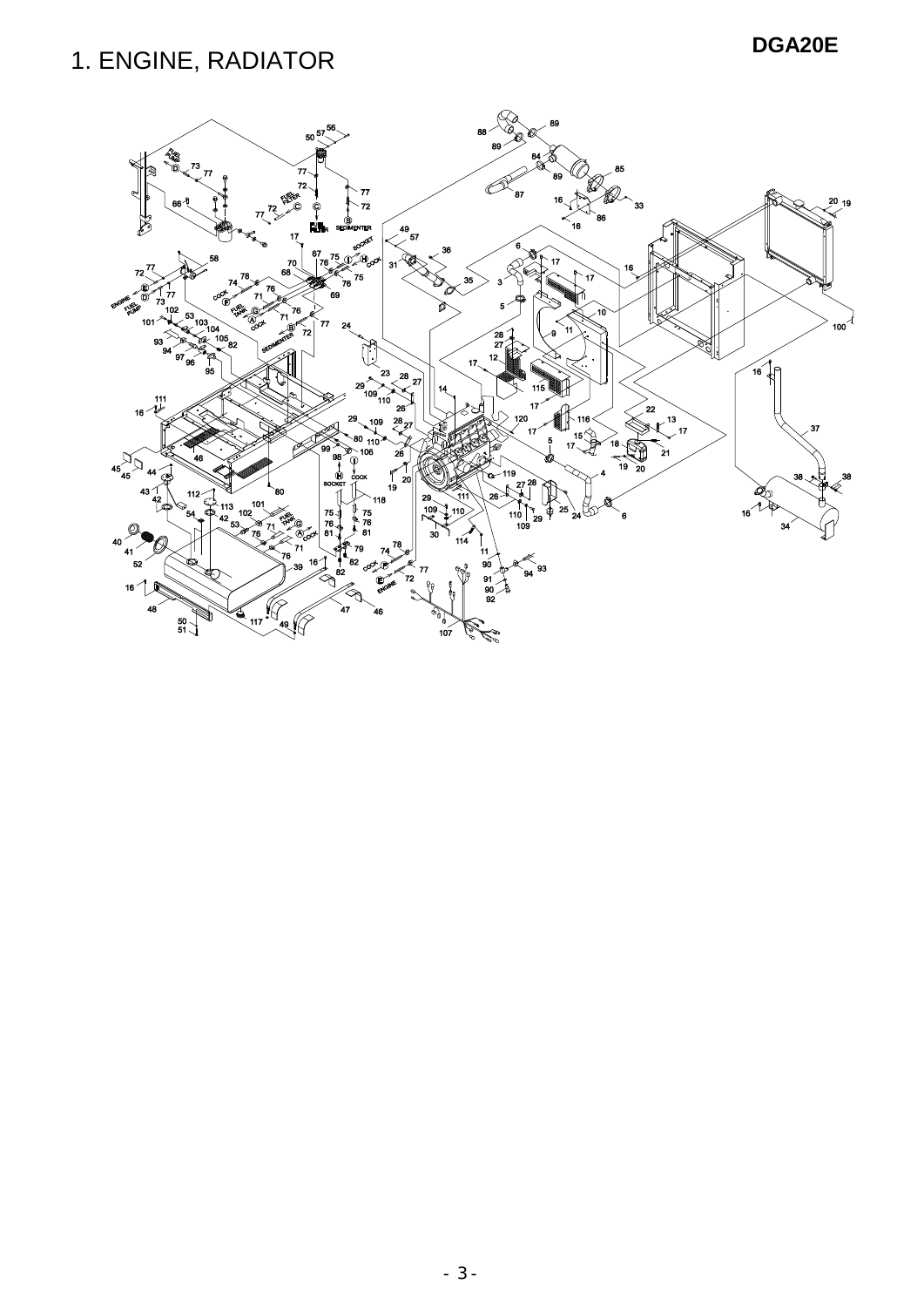| KEY LV | PART NUMBER Q'TY DESCRIPTION |                |                    |    | <b>REMARKS</b> | NOTE1 | NOTE <sub>2</sub> |
|--------|------------------------------|----------------|--------------------|----|----------------|-------|-------------------|
| 72     | K400-001880                  | 3              | <b>HOSE</b>        |    |                |       |                   |
| 73     | K400-001530                  | 1              | <b>HOSE</b>        |    |                |       |                   |
| 74     | K400-001910                  | 1              | <b>HOSE</b>        |    |                |       |                   |
| 75     | V471-002920                  | 2              | <b>HOSE</b>        |    |                |       |                   |
| 76     | V495-001660                  | 8              | <b>HOSE CLAMP</b>  |    |                |       |                   |
| 77     | V495-001670                  | 8              | <b>HOSE CLAMP</b>  |    |                |       |                   |
| 78     | V495-001800                  | 2              | <b>CLIP</b>        |    |                |       |                   |
| 79     | C153-000170                  | 1              | <b>SOCKET</b>      |    |                |       |                   |
| 80     | V205-001120                  | 4              | BOLT <sub>.8</sub> |    | BM-8*20 W SW   |       |                   |
| 81     | V <sub>187</sub> -000110     | 2              | <b>NIPPLE</b>      |    |                |       |                   |
| 82     | E328-000110                  | 3              | <b>DRAIN PLUG</b>  |    |                |       |                   |
| 84     | M609-000000                  | 1              | <b>INDICATOR</b>   |    |                |       |                   |
| 86     | G211-000310                  | 1              | STAY, CLEANER      |    |                |       |                   |
| 87     | G213-000190                  | 1              | <b>AIR HOSE</b>    |    |                |       |                   |
| 88     | G213-000270                  | 1              | <b>AIR HOSE</b>    |    |                |       |                   |
| 89     | V495-001820                  | 3              | <b>HOSE CLAMP</b>  |    |                |       |                   |
| 90     | V581-000370                  | $\overline{2}$ | O RING             |    |                |       |                   |
| 91     | K313-000030                  | 1              | <b>SOCKET</b>      |    |                |       |                   |
| 92     | V242-000260                  | 1              | <b>NIPPLE</b>      |    |                |       |                   |
| 93     | K405-000230                  | 1              | <b>HOSE</b>        |    |                |       |                   |
| 94     | V495-001710                  | 2              | <b>HOSE CLAMP</b>  |    |                |       |                   |
| 95     | C153-000180                  | 1              | <b>SOCKET</b>      |    |                |       |                   |
| 96     | E265-000130                  | 1              | <b>COCK</b>        |    |                |       |                   |
| 97     | V187-000130                  |                | <b>NIPPLE</b>      |    |                |       |                   |
| 98     | E328-000120                  | 1              | <b>DRAIN PLUG</b>  |    |                |       |                   |
| 99     | V581-000380                  | 1              | O RING             |    |                |       |                   |
| 100    | K400-001920                  | 1              | <b>HOSE</b>        |    |                |       |                   |
| 101    | K403-000040                  | 1              | <b>HOSE</b>        |    |                |       |                   |
| 102    | V495-001720                  | $\overline{2}$ | <b>HOSE CLAMP</b>  |    |                |       |                   |
| 103    | E265-000140                  | 1              | <b>DRAIN COCK</b>  |    |                |       |                   |
| 104    | V187-000120                  | 1              | <b>NIPPLE</b>      |    |                |       |                   |
| 105    | C153-000190                  | 1              | <b>SOCKET</b>      |    |                |       |                   |
| 106    | V206-000580                  | 2              | BOLT, 10           |    | M10*25-SPW     |       |                   |
| 107    | G360-000481                  | 1              | HARNESS, WIRE      |    |                |       |                   |
| 109    | 900605-00010                 | 6              | WASHER, SPRING 10  | 10 |                |       |                   |
| 110    | 900600-00010                 | 6              | <b>WASHER 10</b>   | 10 |                |       |                   |
| 111    | M383-000240                  | 1              | <b>LEAD</b>        |    |                |       |                   |
| 112    | V203-001730                  | 5              | <b>BOLT SW</b>     |    |                |       |                   |
| 113    | K210-000080                  |                | <b>PLATE</b>       |    |                |       |                   |
| 114    | V490-000830                  |                | <b>CORD CLAMP</b>  |    |                |       |                   |
| 115    | A172-002450                  | 1              | COVER, FAN         |    |                |       |                   |
| 116    | A172-002460                  | 1              | COVER, FAN         |    |                |       |                   |
| 117    | V162-000530                  | 1              | <b>PLUG</b>        |    |                |       |                   |
| 118    | V475-005730                  | 2              | <b>TUBE</b>        |    |                |       |                   |
| 120    | G365-000040                  | 1              | <b>GAUGE</b>       |    |                |       |                   |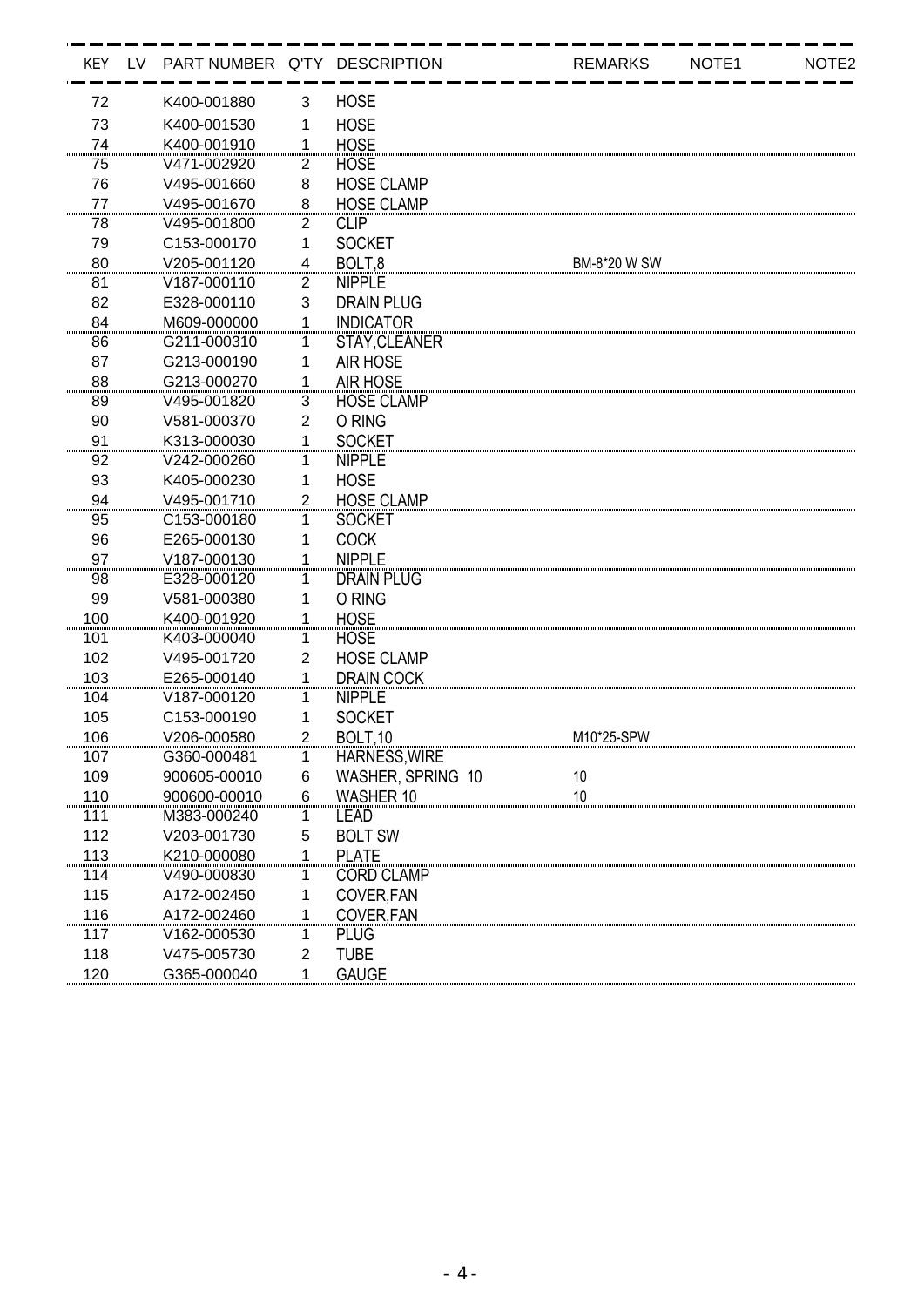### **DGA20E** 2. FRAME, COVER

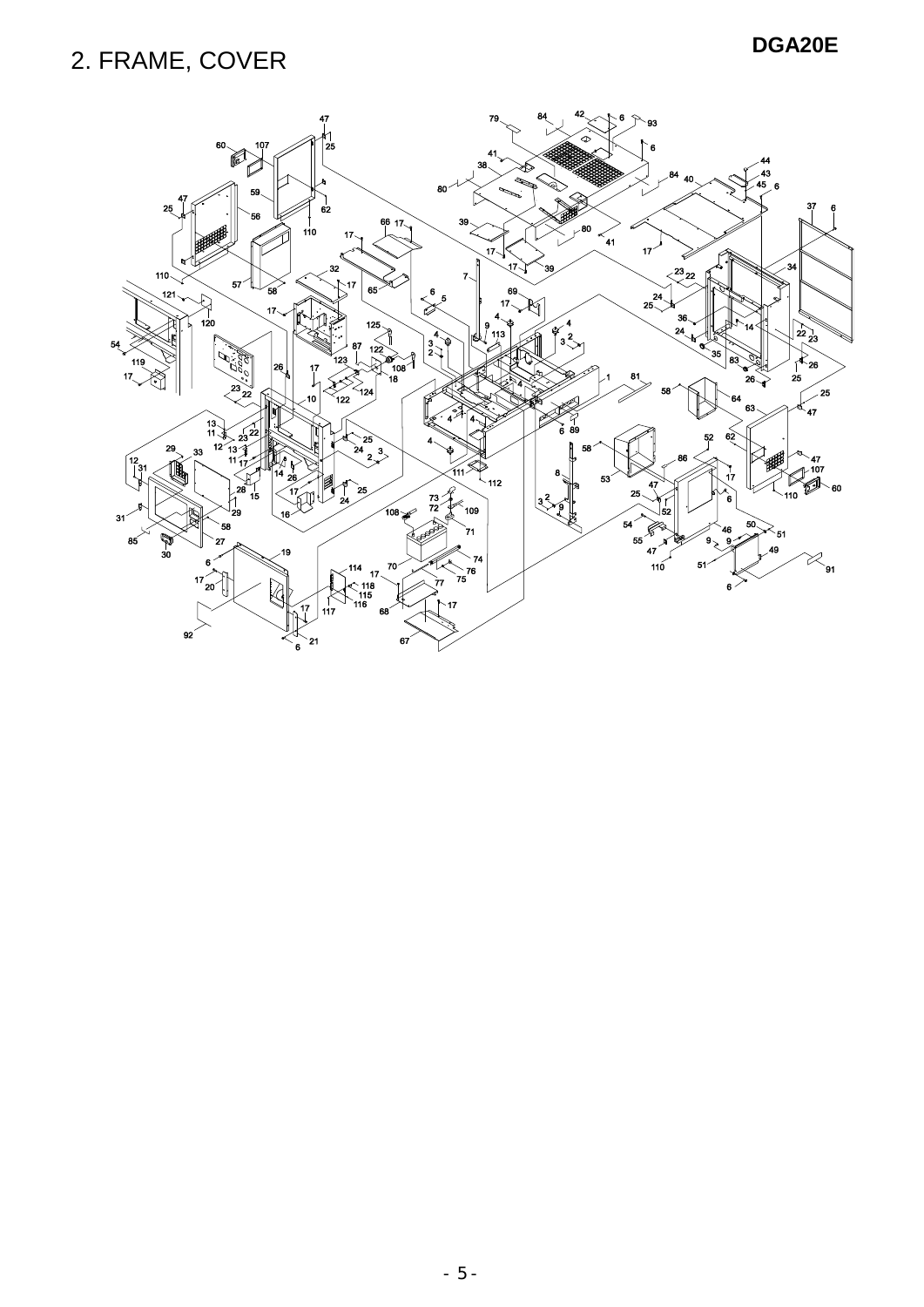|          |           | KEY LV PART NUMBER Q'TY DESCRIPTION |                |                                   | <b>REMARKS</b> | NOTE1 | NOTE <sub>2</sub> |
|----------|-----------|-------------------------------------|----------------|-----------------------------------|----------------|-------|-------------------|
| 1        |           | J405-003080                         | 1              | <b>FRAME</b>                      |                |       |                   |
| 2        |           | M416-000010                         | 4              | <b>TIE MOUNT</b>                  |                |       |                   |
| 3        |           | 91343-05012                         | 4              | <b>SCREW</b>                      |                |       |                   |
| 4        |           | V404-000140                         | 4              | <b>AV RUBBER</b>                  |                |       |                   |
| 5        |           | J470-006030                         | 1              | <b>COVER</b>                      |                |       |                   |
| 6        |           | V205-001120                         | 36             | BOLT.8                            | BM-8*20 W SW   |       |                   |
|          |           | J415-000570                         | 1              | STAY, BONNET                      |                |       |                   |
| 8        |           | J415-000580                         | 1              | STAY, BONNET                      |                |       |                   |
| 9        |           | 91024-10030                         | 6              | <b>BOLT</b>                       | BM-10*30/W,SW  |       |                   |
| 10       |           | J410-000690                         | 1              | <b>FRONT COVER COMP</b>           |                |       |                   |
| 11       | $\ddot{}$ | J485-000240                         | $\overline{2}$ | <b>HINGE</b>                      |                |       |                   |
| 12       | $+$       | 900209-05010                        | 4              | <b>SCREW, 5*10</b>                | $5*10$         |       |                   |
| 13       |           | V375-000400                         | $\overline{2}$ | <b>COLLAR</b>                     |                |       |                   |
| 14       |           | 900147-10020                        | 8              | <b>BOLT</b>                       | 10*20 SW, W    |       |                   |
| 15       |           | G122-001510                         | 1              | <b>DUCT.AIR</b>                   |                |       |                   |
| 16       |           | G122-001520                         | 1              | <b>DUCT, AIR</b>                  |                |       |                   |
| 17       |           | V204-001090                         | 71             | <b>BOLT FT SW</b>                 |                |       |                   |
| 18       |           | M470-001830                         | 1              | <b>COVER</b>                      |                |       |                   |
| 19       |           | J425-000920                         | 1              | <b>FRONT PLATE</b>                |                |       |                   |
| 20       |           | J471-000380                         | 1              | <b>BRACKET,COVER</b>              |                |       |                   |
| 21       |           | J471-000390                         | 1              | <b>BRACKET,COVER</b>              |                |       |                   |
| 22       |           | V420-003070                         | 4              | <b>STAND RUBBER</b>               |                |       |                   |
| 23       |           | 91381-04020                         | 4              | <b>SCREW TAPPING</b>              |                |       |                   |
| 24       |           | J485-000250                         | 4              | <b>HINGE</b>                      |                |       |                   |
| 25       |           | 91083-08020                         | 32             | <b>FLANGE BOLT</b>                |                |       |                   |
| 26       |           | J485-000260                         | 4              | <b>HINGE</b>                      |                |       |                   |
| 27       |           | M402-000040                         | 1              | <b>FRONT DOOR</b>                 |                |       |                   |
| 28<br>29 |           | J425-000740<br>V263-000330          | 1<br>12        | <b>PANEL</b><br><b>FLANGE NUT</b> |                |       |                   |
| 30       |           | C701-000420                         | 1              | <b>LOCK COVER</b>                 |                |       |                   |
| 12       |           | 900209-05010                        | 4              | <b>SCREW, 5*10</b>                | $5*10$         |       |                   |
| 31       |           | J485-000270                         | $\overline{2}$ | <b>HINGE</b>                      |                |       |                   |
| 32       |           | M417-000190                         | 1              | COVER, BOX                        |                |       |                   |
| 33       |           | J465-000480                         | 1              | <b>STAND</b>                      |                |       |                   |
| 34       |           | J410-001870                         | 1              | <b>BONNET</b>                     |                |       |                   |
| 35       |           | V144-000430                         | 1              | <b>GROMMET</b>                    |                |       |                   |
| 36       |           | V144-000440                         | 1              | <b>GROMMET</b>                    |                |       |                   |
| 37       |           | M415-000360                         | 1              | <b>REAR PLATE</b>                 |                |       |                   |
| 38       |           | J410-000710                         | 1              | <b>TOP COVER</b>                  |                |       |                   |
| 39       |           | M418-000070                         | —<br>2         | <b>BAFFLE PLATE</b>               |                |       |                   |
| 40       |           | J480-000200                         | 1              | <b>TOP PLATE</b>                  |                |       |                   |
| 41       |           | 91034-10030                         | 4              | <b>BOLT SPW</b>                   |                |       |                   |
| 42       |           | J480-000210                         | 1              | <b>CHECK PLATE</b>                |                |       |                   |
| 43       |           | J480-000220                         | 1              | <b>CHECK COVER</b>                |                |       |                   |
| 44       |           | V299-000480                         | 2              | <b>KNOB COMP</b>                  |                |       |                   |
| 45       |           | V583-000230                         | 2              | <b>U RING</b>                     |                |       |                   |
| 46       |           | M409-000030                         | 1              | SIDE DOOR                         |                |       |                   |
| 47       |           | J485-000280                         | 8              | <b>HINGE</b>                      |                |       |                   |
| 49       |           | M470-001850                         | 1              | <b>COVER</b>                      |                |       |                   |
| 50       |           | V420-003080                         | 1              | <b>BUSH RUBBER</b>                |                |       |                   |
| 51       |           | V375-000410                         | $\frac{2}{2}$  | <b>COLLAR</b>                     |                |       |                   |
| 52       |           | 900500-00010                        | 2              | <b>NUT 10</b>                     | <br>10*P1.5    |       |                   |
| 53       |           | J430-001030                         | 1              | BOX, CONTROL                      |                |       |                   |
| 54       |           | V205-001170                         | 3              | BOLT <sub>.8</sub>                | M8*20-SPW      |       |                   |
| 55       |           | G257-000810                         | 1              | <b>STOPPER</b>                    |                |       |                   |
| 56       |           | M404-000440                         | 1              | <b>LEFT DOOR FRONT</b>            |                |       |                   |
| 57       |           | G122-000490                         | 1              | <b>DUCT</b>                       |                |       |                   |
| 58       |           | V264-000220                         | 27             | <b>FLANGE NUT</b>                 |                |       |                   |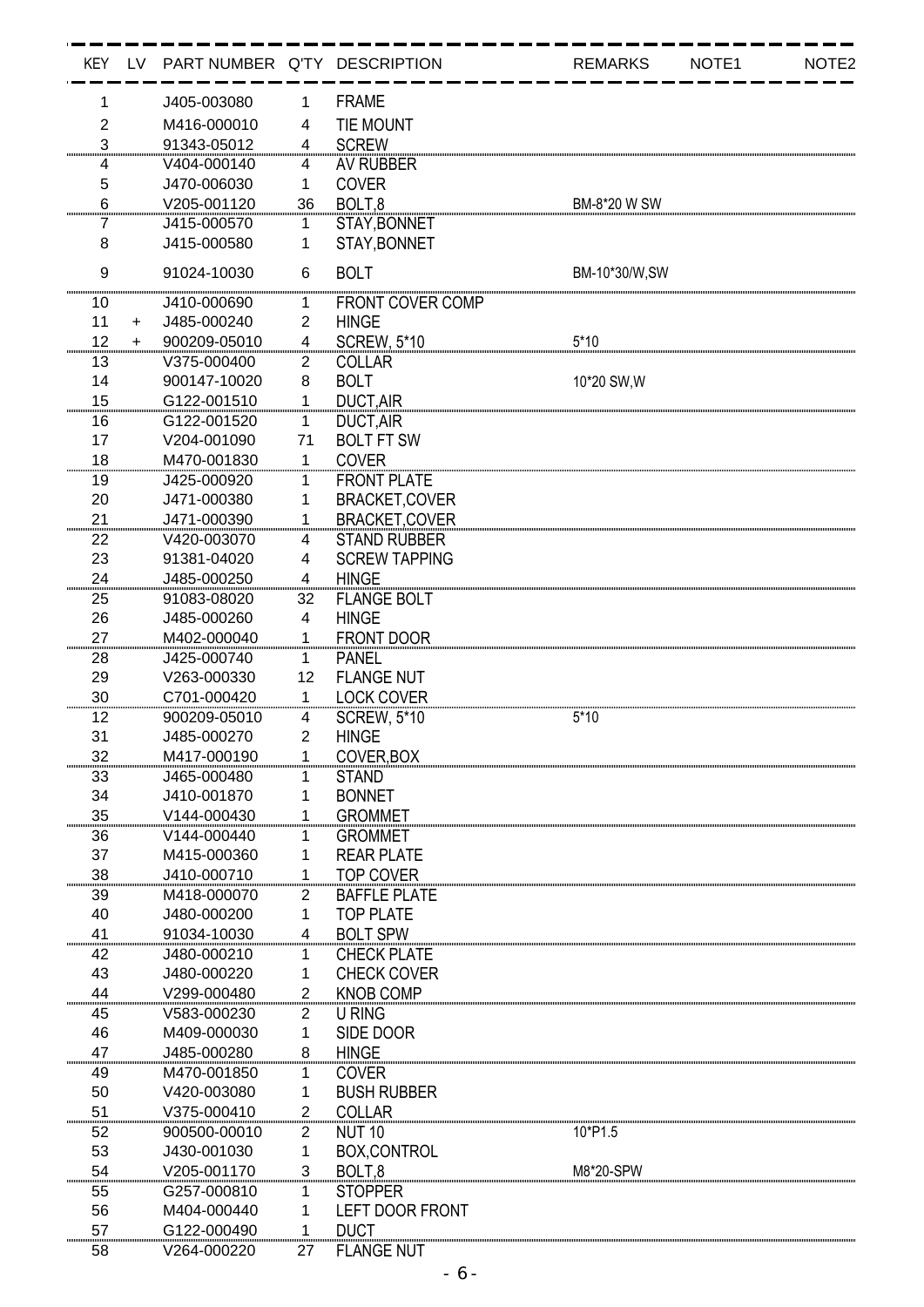### **DGA20E** 2. FRAME, COVER

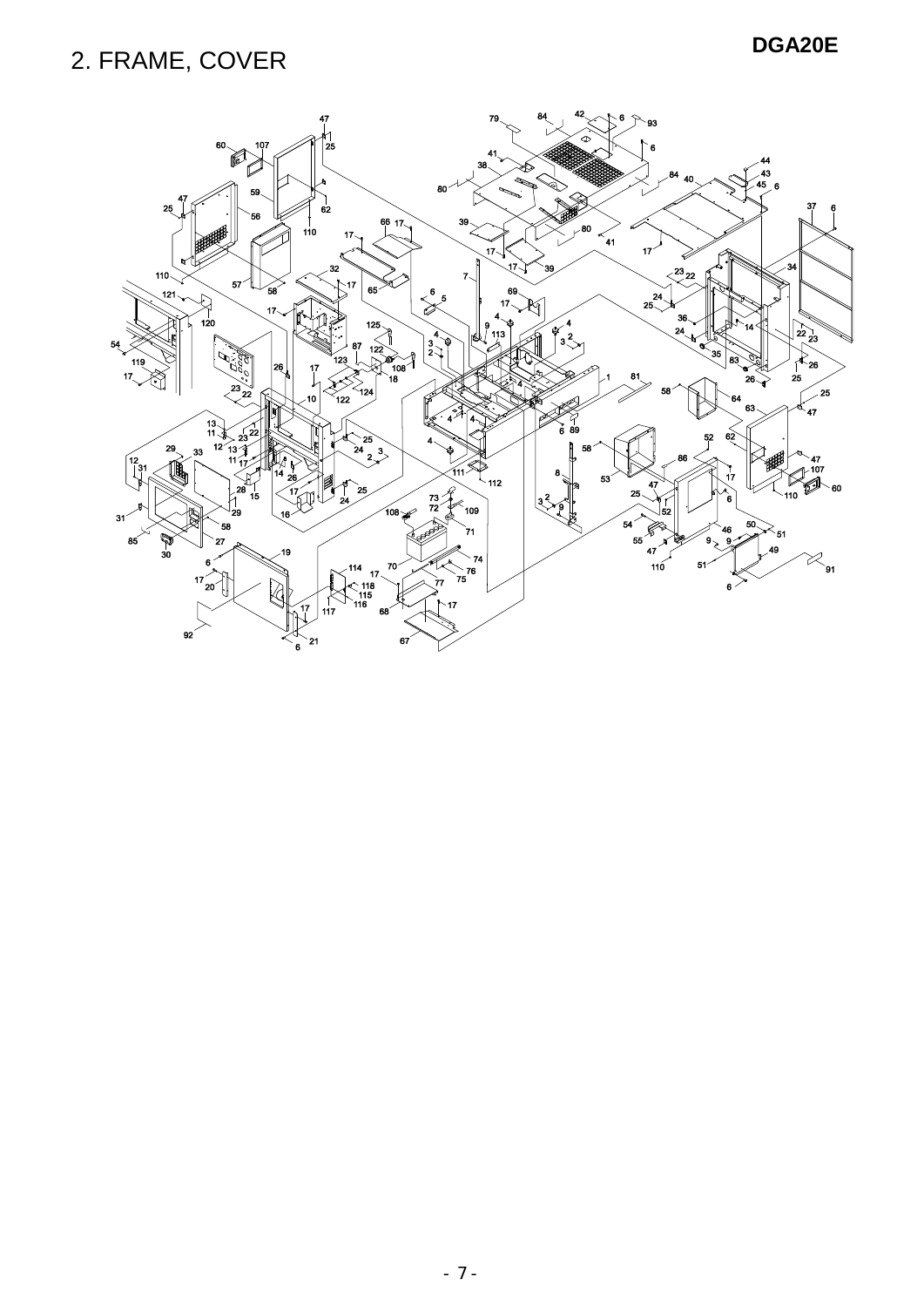| KEY LV | PART NUMBER Q'TY DESCRIPTION |                |                         | <b>REMARKS</b> | NOTE <sub>1</sub> | NOTE <sub>2</sub> |
|--------|------------------------------|----------------|-------------------------|----------------|-------------------|-------------------|
| 59     | M404-000450                  | 1              | <b>LEFT DOOR REAR</b>   |                |                   |                   |
| 60     | C701-000440                  | $\overline{2}$ | <b>LOCK COVER</b>       |                |                   |                   |
| 62     | V265-000290                  | 8              | <b>FLANGE NUT</b>       |                |                   |                   |
| 63     | M406-001280                  | 1              | DOOR, RIGHT             |                |                   |                   |
| 64     | G122-000500                  | 1              | <b>DUCT</b>             |                |                   |                   |
| 65     | J470-002160                  | 1              | <b>TANK COVER FRONT</b> |                |                   |                   |
| 66     | J470-006050                  | 1              | <b>COVER</b>            |                |                   |                   |
| 67     | J470-006060                  | 1              | <b>COVER</b>            |                |                   |                   |
| 68     | G300-000210                  | 1              | <b>BASE.BATTERY</b>     |                |                   |                   |
| 69     | A301-000070                  | 1              | PLATE, MUFFLER          |                |                   |                   |
| 70     | V481-000160                  | 1              | BATTERY 75D31R          |                |                   |                   |
| 71     | V486-000240                  | 1              | <b>TERMINAL</b>         |                |                   |                   |
| 72     | V265-000310                  | 1              | <b>NUT</b>              |                |                   |                   |
| 73     | G305-000030                  | 1              | <b>TERMINAL CAP</b>     |                |                   |                   |
| 74     | G303-000140                  | 1              | <b>BATTERY STAY</b>     |                |                   |                   |
| 75     | 900602-00008                 | $\overline{2}$ | <b>WASHER 8</b>         | 8.4*17*1.6     |                   |                   |
| 76     | 92190-08000                  | $\overline{2}$ | <b>WING NUT</b>         |                |                   |                   |
| 77     | V240-000140                  | $\overline{2}$ | <b>BOLT BATTERY</b>     |                |                   |                   |
| 79     | X505-004630                  | 1              | <b>LABEL CAUTION</b>    |                |                   |                   |
| 80     | X504-006550                  | $\overline{2}$ | LABEL, BRAND            |                |                   |                   |
| 81     | M704-000970                  | $\mathbf 1$    | <b>LABEL INST</b>       |                |                   |                   |
| 83     | M602-000020                  | 1              | <b>FLEXIBLE BUSH</b>    |                |                   |                   |
| 84     | M705-000250                  | $\overline{2}$ | <b>LABEL OUTPUT</b>     |                |                   |                   |
| 85     | M707-000070                  | 1              | <b>LABEL INST</b>       |                |                   |                   |
| 86     | M704-001400                  | 1              | <b>LABEL INST</b>       |                |                   |                   |
| 87     | M707-000060                  | 1              | <b>LABEL INST</b>       |                |                   |                   |
| 89     | M704-000730                  | 1              | <b>LABEL INST</b>       |                |                   |                   |
| 91     | X505-004640                  | 1              | <b>LABEL CAUTION</b>    |                |                   |                   |
| 92     | X505-004660                  | 1              | <b>LABEL CAUTION</b>    |                |                   |                   |
| 93     | X505-004650                  | 1              | <b>LABEL CAUTION</b>    |                |                   |                   |
| 107    | V541-000350                  | $\overline{2}$ | <b>SHEET</b>            |                |                   |                   |
| 108    | M383-000000                  | 1              | <b>LEAD WIRE</b>        |                |                   |                   |
| 109    | M380-000030                  | 1              | <b>LEAD WIRE</b>        |                |                   |                   |
| 110    | V162-000520                  | 8              | <b>PLUG</b>             |                |                   |                   |
| 111    | J470-006420                  | 1              | <b>COVER</b>            |                |                   |                   |
| 112    | 91143-06016                  | 4              | <b>SCREW BUTTON</b>     |                |                   |                   |
| 113    | J470-004480                  | 1              | <b>COVER</b>            |                |                   |                   |
| 114    | J470-002190                  | 1              | <b>FUEL COVER</b>       |                |                   |                   |
| 115    | C390-000010                  | 1              | <b>TONGUE</b>           |                |                   |                   |
| 116    | 91564-04012                  | 6              | <b>SCREW SW</b>         |                |                   |                   |
| 117    | 91341-03010                  | 2              | <b>SCREW-SW</b>         | M3*10          |                   |                   |
| 118    | V261-000010                  | $\overline{2}$ | <b>FLANGE NUT</b>       |                |                   |                   |
| 119    | A472-000520                  | 1              | CASE, SWITCH            |                |                   |                   |
| 120    | M470-001840                  | 1              | <b>COVER</b>            |                |                   |                   |
| 121    | V145-000450                  | 1              | <b>GROMMET</b>          |                |                   |                   |
| 122    | G334-000860                  |                | <b>BATTERY SWITCH</b>   |                |                   |                   |
| 123    | J141-000110                  | 1              | <b>SWITCH LEVER SET</b> |                |                   |                   |
| 124    | 91568-05012                  | $\overline{2}$ | <b>SCREW SLPW</b>       |                |                   |                   |
| 125    | M383-000030                  | 1              | <b>LEAD WIRE</b>        |                |                   |                   |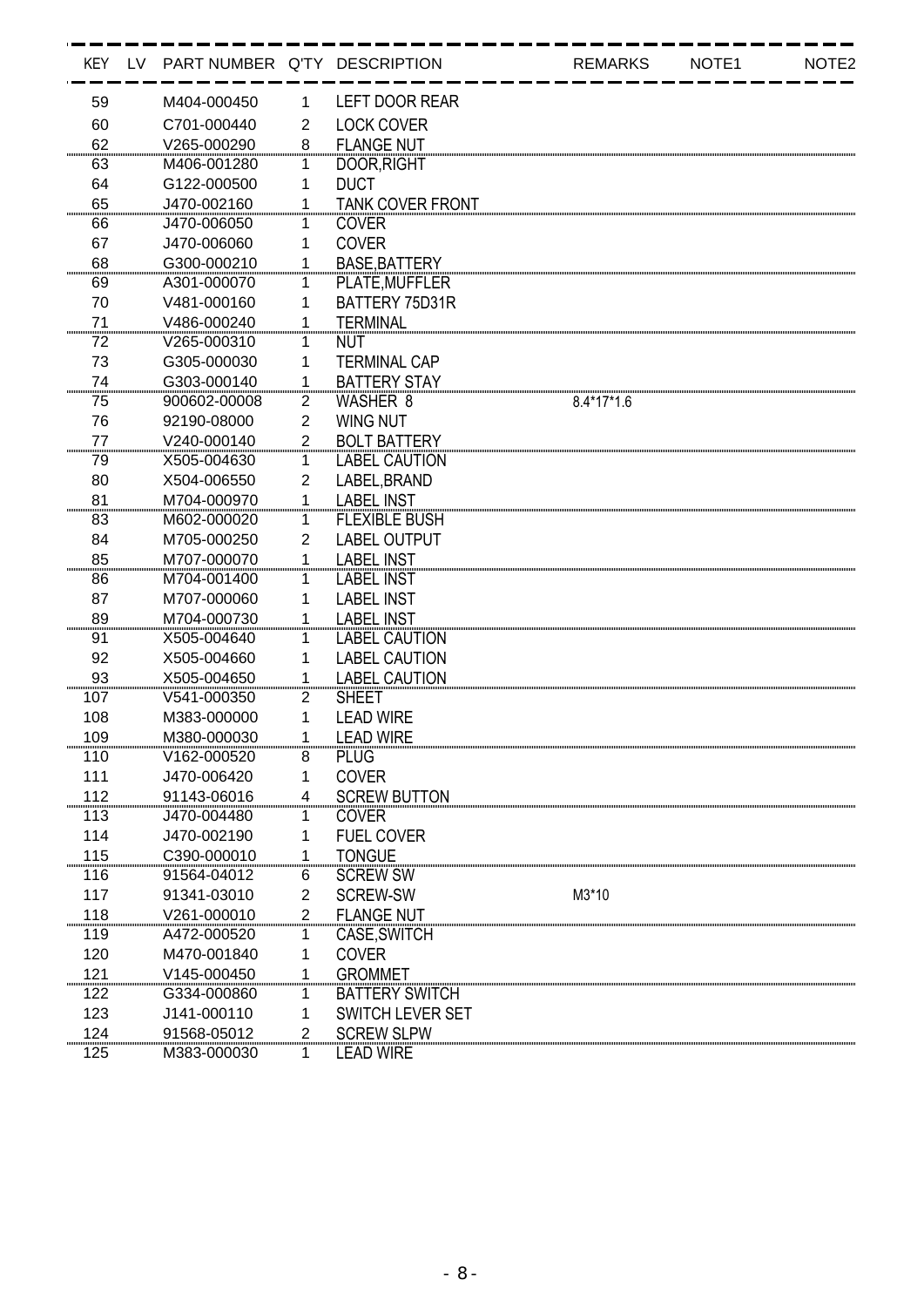### **DGA20E** 3. GENERATOR

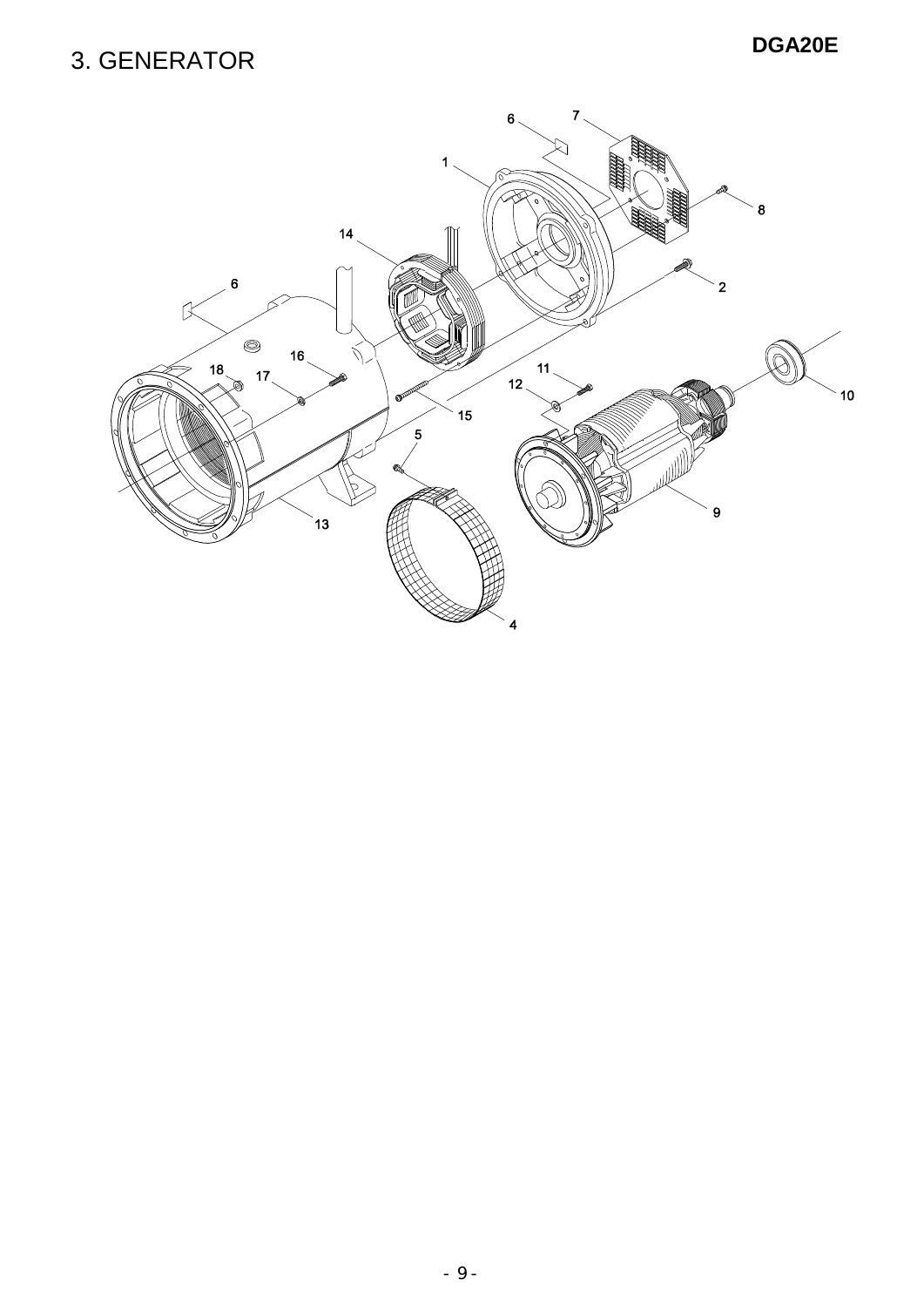| <b>KEY</b> | LV. | PART NUMBER Q'TY DESCRIPTION |   |                          | <b>REMARKS</b> | NOTE <sub>1</sub> | NOTE <sub>2</sub> |
|------------|-----|------------------------------|---|--------------------------|----------------|-------------------|-------------------|
|            |     | M305-000050                  | 1 | <b>REAR BRACKET</b>      |                |                   |                   |
| 2          |     | 91022-10035                  | 4 | <b>BOLT SW</b>           |                |                   |                   |
|            |     | A172-001720                  |   | COVER, FAN               |                |                   |                   |
| <br>5      |     | 91564-04030                  |   | <b>SCREW SW</b>          |                |                   |                   |
| 6          |     | M703-000020                  | 2 | <b>LABEL THERMOMETER</b> |                |                   |                   |
|            |     | J470-004490                  |   | COVER                    |                |                   |                   |
| 8          |     | 91564-05010                  | 4 | <b>SCREW SPW</b>         |                |                   |                   |
| 9          |     | M102-000531                  |   | <b>ROTOR</b>             |                |                   |                   |
|            |     | V592-000170                  |   | <b>BEARING</b>           |                |                   |                   |
| 11         |     | 91027-08030                  | 8 | <b>BOLT</b>              |                |                   |                   |
| 12         |     | 900605-00008                 | 8 | <b>WASHER, SPRING 8</b>  | 8              |                   |                   |
| 13         |     | A041-000172                  |   | <b>STATOR ASSEMBLY</b>   |                |                   |                   |
| 14         |     | A041-000141                  |   | <b>STATOR ASSEMBLY</b>   |                |                   |                   |
| 15         |     | 91564-05040                  |   | <b>SCREW SW</b>          |                |                   |                   |
| 16         |     | 91027-10030                  | 6 | <b>BOLT</b>              |                |                   |                   |
| 17         |     | 900605-00010                 | 6 | WASHER, SPRING 10        | 10             |                   |                   |
| 18         |     | V266-000130                  | 2 | <b>FLANGE NUT</b>        |                |                   |                   |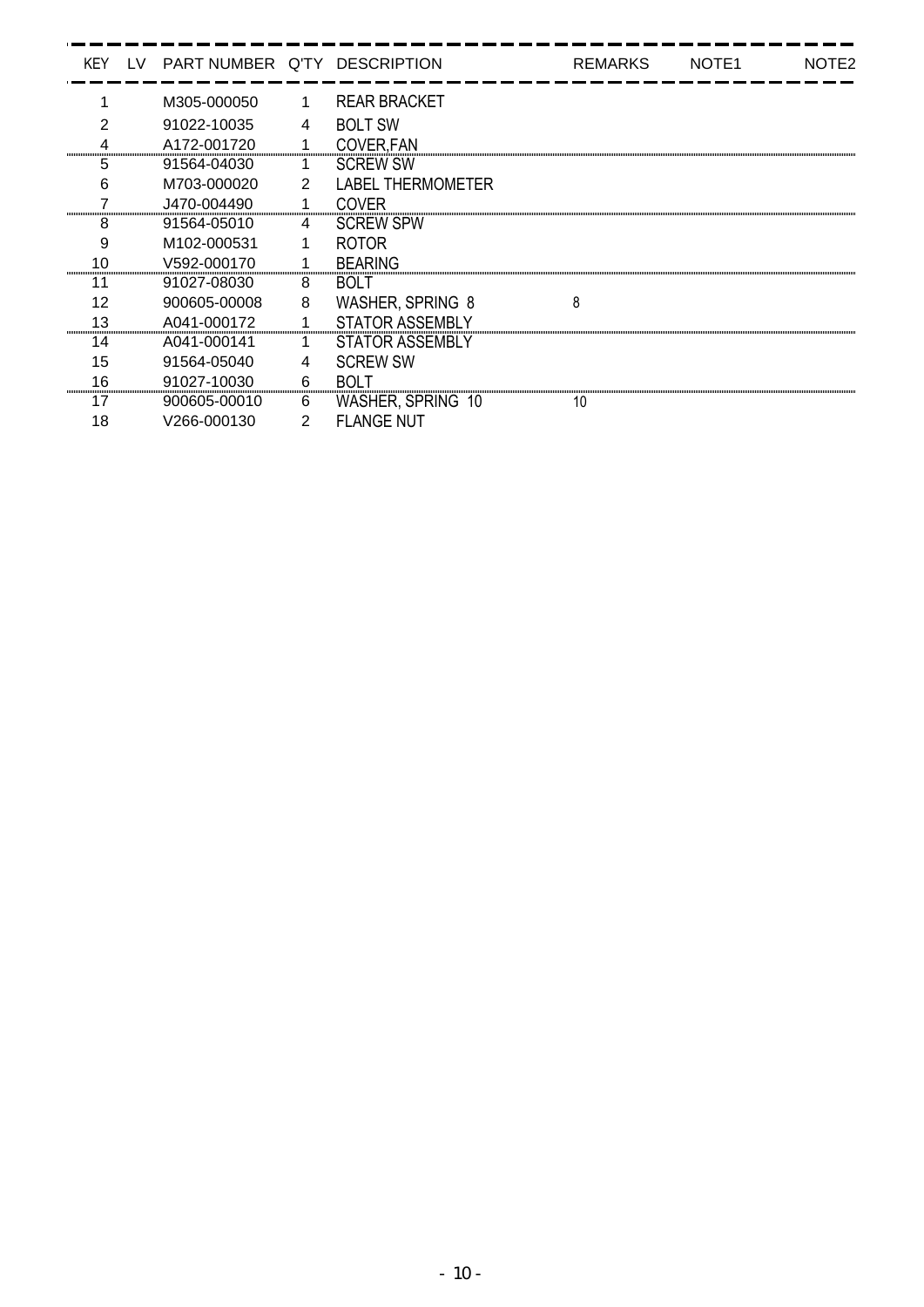### **DGA20E** 4. CONTROL PANEL

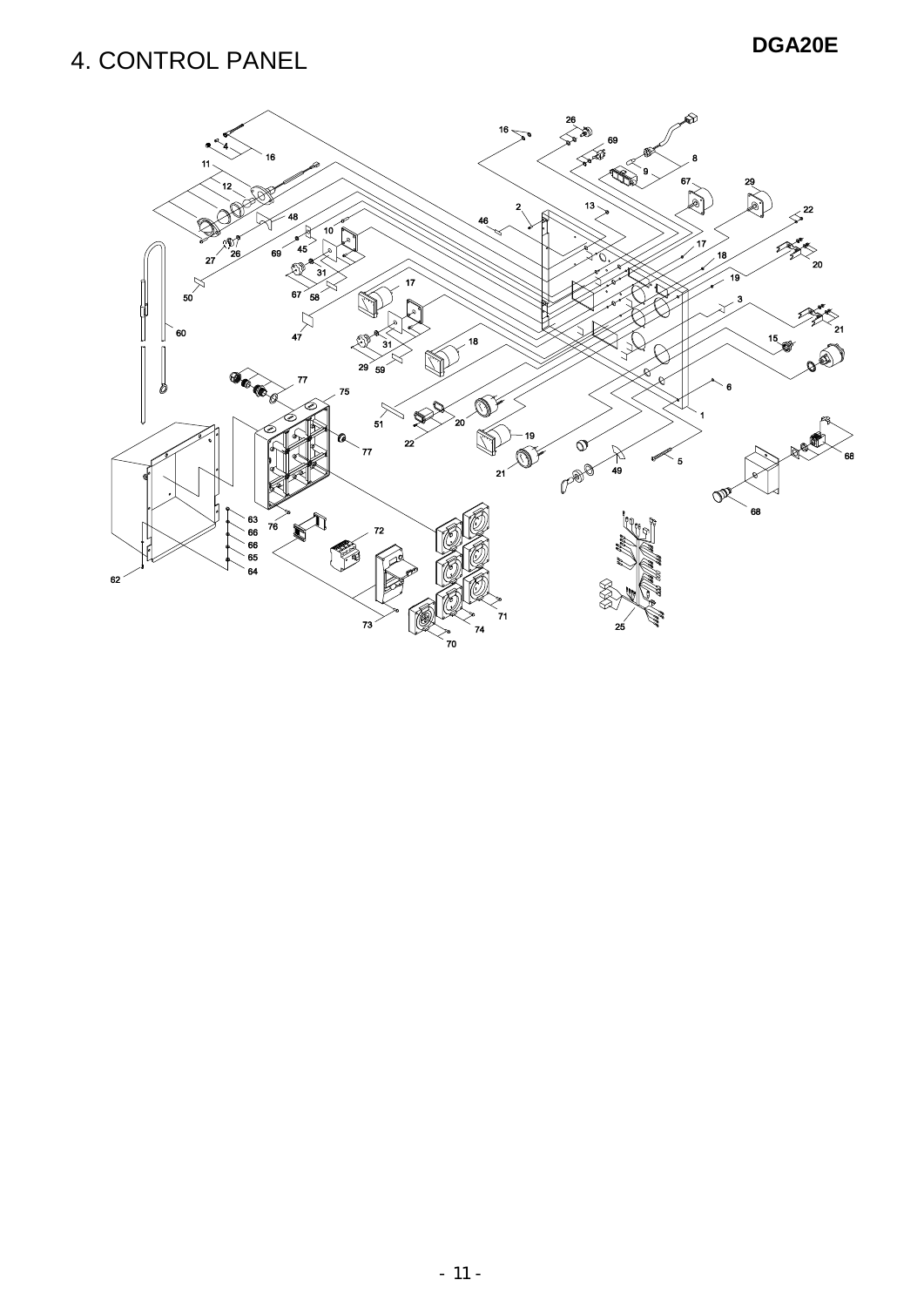| KEY LV |           | PART NUMBER Q'TY DESCRIPTION |                |                          | <b>REMARKS</b> | NOTE1 | NOTE <sub>2</sub> |
|--------|-----------|------------------------------|----------------|--------------------------|----------------|-------|-------------------|
| 1      |           | C <sub>160</sub> -001490     | 1              | PANEL, OPERATION         |                |       |                   |
| 2      |           | 91564-04010                  | 6              | <b>SCREW SPW</b>         |                |       |                   |
| 3      |           | M416-000040                  | 5              | <b>TIE MOUNT</b>         |                |       |                   |
| 5      |           | 91318-06030                  | $\overline{2}$ | <b>SCREW TRUSS</b>       |                |       |                   |
| 6      |           | V324-000010                  | $\overline{2}$ | <b>WASHER</b>            |                |       |                   |
| 8      |           | G385-000040                  | 1              | <b>MONITOR ASSY</b>      |                |       |                   |
| 9      | $\ddot{}$ | G328-000020                  | 3              | LAMP                     |                |       |                   |
| 10     |           | 91374-04016                  | $\overline{2}$ | <b>SCREW TAPPING</b>     |                |       |                   |
| 11     |           | M306-000010                  | 1              | PLATE LAMP SUB ASSY      |                |       |                   |
| 12     | $\ddot{}$ | G328-000030                  | 1              | <b>LAMP</b>              |                |       |                   |
| 13     |           | V262-000190                  | $\overline{2}$ | <b>FLANGE NUT</b>        |                |       |                   |
| 15     |           | G328-000040                  | 1              | LAMP                     |                |       |                   |
| 16     |           | G327-000280                  | 1              | <b>LAMP BRACKET ASSY</b> |                |       |                   |
| 4      | $\ddot{}$ | G328-000060                  | 1              | <b>LAMP</b>              |                |       |                   |
| 17     |           | M109-000140                  | 1              | METER (V)                |                |       |                   |
| 18     |           | M109-000160                  | 1              | METER (A)                |                |       |                   |
| 19     |           | M109-000120                  | 1              | <b>METER</b>             |                |       |                   |
| 20     |           | M109-000210                  | 1              | METER (COOLANT TEMP)     |                |       |                   |
| 21     |           | G318-000010                  | 1              | <b>FUEL METER</b>        |                |       |                   |
| 22     |           | G319-000060                  | 1              | <b>HOUR METER</b>        |                |       |                   |
| 25     |           | G362-001050                  | 1              | <b>HARNESS, WIRE</b>     |                |       |                   |
| 26     |           | G314-000150                  | 1              | <b>VARIABLE RESISTOR</b> |                |       |                   |
| 27     |           | E145-000060                  | 1              | <b>DIAL</b>              |                |       |                   |
| 29     |           | G334-001300                  | 1              | <b>SWITCH</b>            |                |       |                   |
| 31     |           | V144-000530                  | $\overline{2}$ | <b>GROMMET</b>           |                |       |                   |
| 45     |           | M704-000660                  | 1              | <b>LABEL INST</b>        |                |       |                   |
| 46     |           | M704-000650                  |                | <b>LABEL INST</b>        |                |       |                   |
| 48     |           | M704-000670                  | 1              | <b>LABEL INST</b>        |                |       |                   |
| 49     |           | M704-000690                  | 1              | <b>LABEL INST</b>        |                |       |                   |
| 50     |           | M704-000680                  | 1              | <b>LABEL INST</b>        |                |       |                   |
| 51     |           | M707-000080                  | 1              | <b>LABEL INST</b>        |                |       |                   |
| 58     |           | M707-000330                  | 1              | LABEL, INST              |                |       |                   |
| 59     |           | M707-000320                  | 1              | LABEL, INST              |                |       |                   |
| 60     |           | M310-000060                  | 1              | <b>EARTH ROD</b>         |                |       |                   |
| 62     |           | 91024-08040                  | 1              | <b>BOLT SW</b>           |                |       |                   |
| 63     |           | 900500-00008                 | 1              | NUT <sub>8</sub>         | 8*P1.25        |       |                   |
| 64     |           | V265-000290                  | 1              | <b>FLANGE NUT</b>        |                |       |                   |
| 65     |           | 900605-00008                 | 1              | <b>WASHER, SPRING 8</b>  | 8              |       |                   |
| 66     |           | 900602-00008                 | 2              | WASHER 8                 | 8.4*17*1.6     |       |                   |
| 67     |           | G334-001310                  | 1              | <b>SWITCH</b>            |                |       |                   |
| 68     |           | G334-000770                  | 1              | <b>BUTTON SWITCH</b>     |                |       |                   |
| 69     |           | A045-000510                  | 1              | <b>TOGGLE SWITCH</b>     |                |       |                   |
| 70     |           | C154-000191                  |                | <b>RECEPTACLE</b>        |                |       |                   |
| 71     |           | C154-000201                  | 3              | <b>RECEPTACLE</b>        |                |       |                   |
|        |           |                              |                |                          |                |       |                   |
| 72     |           | M111-001110                  | 1              | <b>BREAKER</b>           | 4RC440/30 4P4E |       |                   |
| 73     |           | A405-000000                  | 1              | <b>BREAKER COVER</b>     |                |       |                   |
| 74     |           | M111-000440                  | 3              | <b>SOCKET</b>            |                |       |                   |
| 75     |           | J430-000330                  | 1              | <b>CONTROL BOX</b>       |                |       |                   |
| 76     |           | 91564-04016                  | 6              | <b>SCREW SPW</b>         |                |       |                   |
| 77     |           | V139-000040                  | 3              | <b>CLAMP</b>             |                |       |                   |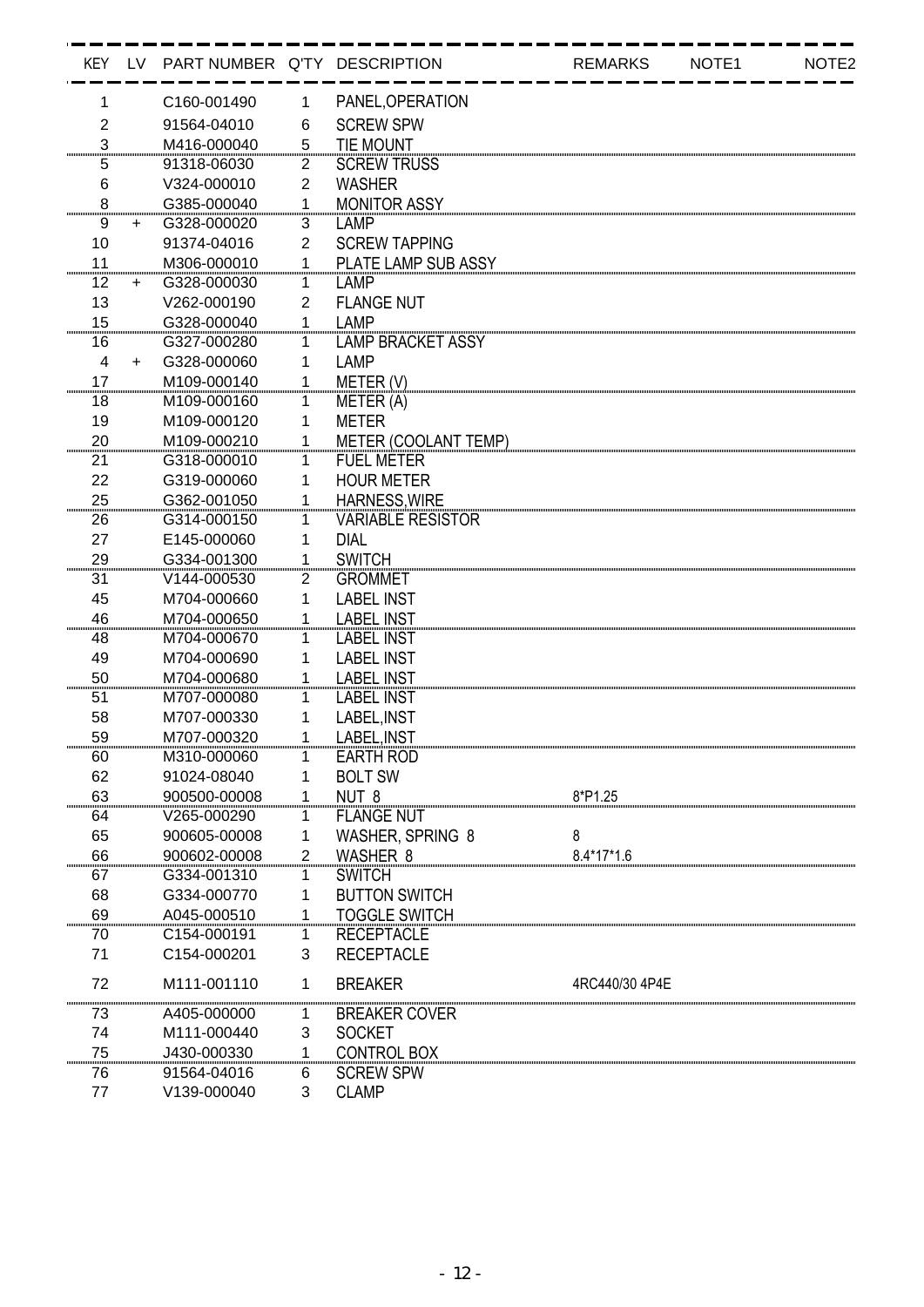### **DGA20E** 5. CONTROL BOX

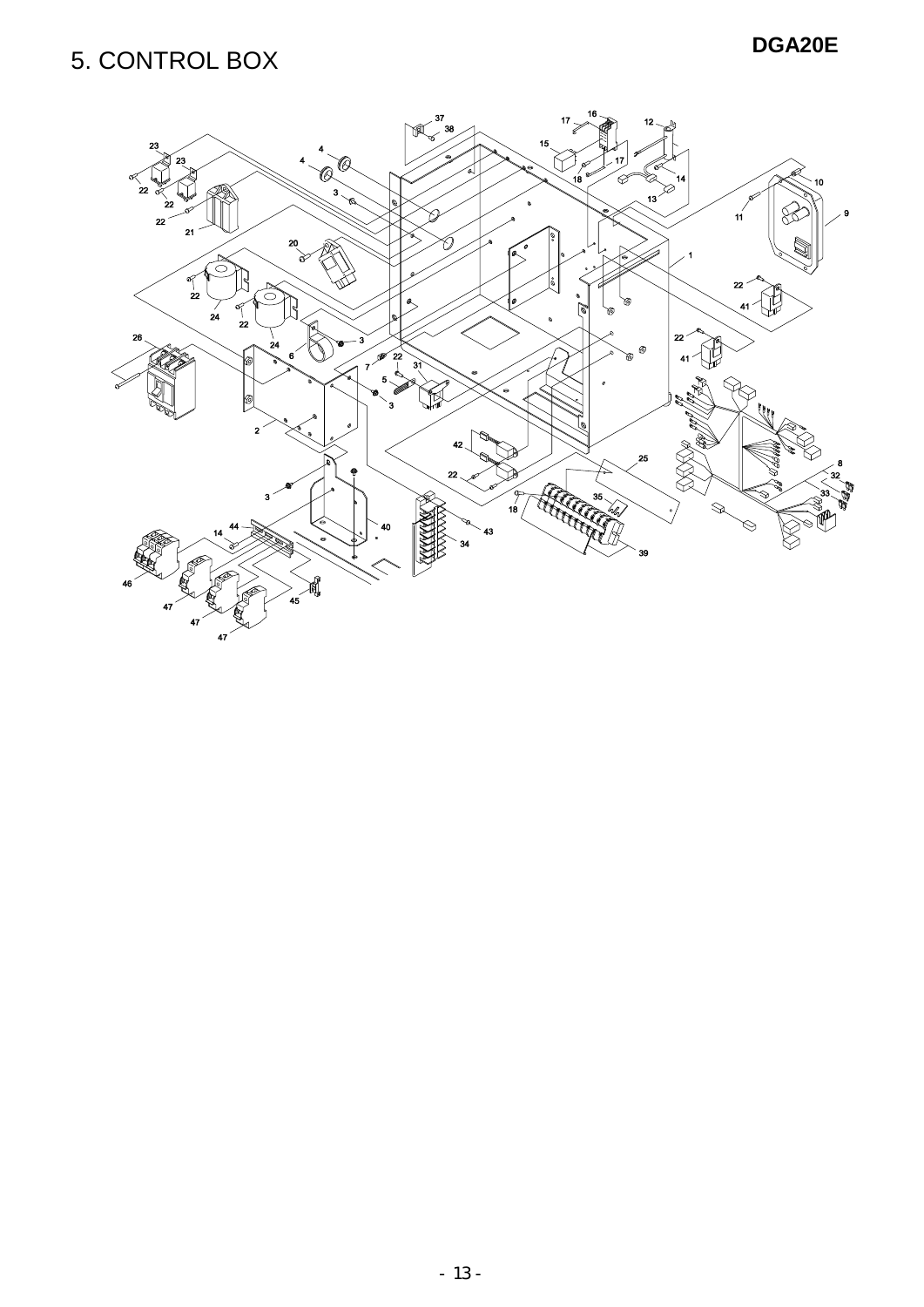|                |           | KEY LV PART NUMBER Q'TY DESCRIPTION |                         |                            | <b>REMARKS</b>      | NOTE1 | NOTE <sub>2</sub> |
|----------------|-----------|-------------------------------------|-------------------------|----------------------------|---------------------|-------|-------------------|
| 1              |           | J430-000340                         | 1                       | <b>CONTROL BOX</b>         |                     |       |                   |
| $\overline{2}$ |           | C519-005410                         | 1                       | <b>STAY</b>                |                     |       |                   |
| 3              |           | V204-001090                         | 6                       | <b>BOLT FT SW</b>          |                     |       |                   |
| 4              |           | V144-000360                         | 2                       | <b>GROMMET</b>             |                     |       |                   |
| 5              |           | V490-000810                         | 1                       | <b>CORD CLAMP</b>          |                     |       |                   |
| 6              |           | V490-000840                         | 1                       | <b>CORD CLAMP</b>          |                     |       |                   |
| 7              |           | M416-000000                         | 5                       | <b>BAND STOPPER</b>        |                     |       |                   |
| 8              |           | G031-002320                         | 1                       | <b>WIRING HARNESS ASSY</b> |                     |       |                   |
| 32             | $+$       | G350-000230                         | $\overline{2}$          | <b>FUSE</b>                | 10A                 |       |                   |
| 33             | $\ddot{}$ | G350-000240                         | 1                       | <b>FUSE</b>                |                     |       |                   |
| 9              |           | G370-000510                         | 1                       | PRINTED CIRCUIT            |                     |       |                   |
| 10             |           | V375-000420                         | 4                       | <b>COLLAR</b>              |                     |       |                   |
| 11             |           | 91461-04065                         | 4                       | <b>SCREW</b>               |                     |       |                   |
| 12             |           | M110-000040                         | 1                       | <b>RESISTOR COMP</b>       |                     |       |                   |
| 13             |           | G347-000020                         | 1                       | <b>DIODE</b>               |                     |       |                   |
| 14             |           | V252-000550                         | 6                       | <b>SCREW TAPPING</b>       |                     |       |                   |
| 15             |           | G343-000220                         | 1                       | <b>RELAY</b>               |                     |       |                   |
| 16             |           | C153-000200                         | 1                       | <b>SOCKET</b>              |                     |       |                   |
| 17             |           | C519-002640                         | $\overline{2}$          | <b>STAY</b>                |                     |       |                   |
| 18             |           | V252-000540                         | 4                       | <b>SCREW TAPPING</b>       |                     |       |                   |
| 20             |           | 91564-05016                         | 1                       | <b>SCREW SW</b>            |                     |       |                   |
| 21             |           | G370-000500                         | 1                       | <b>CONTROLLER</b>          |                     |       |                   |
| 22             |           | 91568-05012                         | 14                      | <b>SCREW SLPW</b>          |                     |       |                   |
| 23             |           | G343-000110                         | $\overline{2}$          | <b>RELAY</b>               |                     |       |                   |
| 24             |           | M108-000030                         | $\overline{2}$          | <b>CT</b>                  |                     |       |                   |
| 25             |           | M702-000120                         | 1                       | PAPER, INS                 |                     |       |                   |
| 26             |           | M111-000460                         | 1                       | <b>BREAKER</b>             |                     |       |                   |
| 31             |           | G343-000210                         | 1                       | <b>RELAY</b>               |                     |       |                   |
| 34             |           | M308-000250                         | 1                       | <b>TERMINAL BLOCK</b>      |                     |       |                   |
| 35             |           | V150-002600                         | 1                       | <b>BUS BAR</b>             |                     |       |                   |
| 37             |           | M416-000010                         | 1                       | <b>TIE MOUNT</b>           |                     |       |                   |
| 38             |           | 91343-05012                         | 1                       | <b>SCREW</b>               |                     |       |                   |
| 39             |           | M308-000310                         | 1                       | <b>TERMINAL BLOCK</b>      |                     |       |                   |
| 40             |           | C519-002820                         | 1                       | <b>BREAKER STEY</b>        |                     |       |                   |
| 41             |           | G343-000490                         | $\overline{c}$          | <b>RELAY</b>               |                     |       |                   |
| 42             |           | G370-000470                         | $\overline{\mathbf{c}}$ | PRINT CIRCUIT              |                     |       |                   |
| 43             |           | 91564-04016                         | 2                       | <b>SCREW SPW</b>           |                     |       |                   |
| 44             |           | C607-000140                         | 1                       | <b>RAIL</b>                |                     |       |                   |
| 45             |           | G257-000240                         | 1                       | <b>END PLATE</b>           |                     |       |                   |
| 46             |           | M126-000000                         | 1                       | <b>BREAKER</b>             | 4CB320/6<br>3P3E20A |       |                   |
| 47             |           | M126-000040                         | 3                       | <b>BREAKER</b>             |                     |       |                   |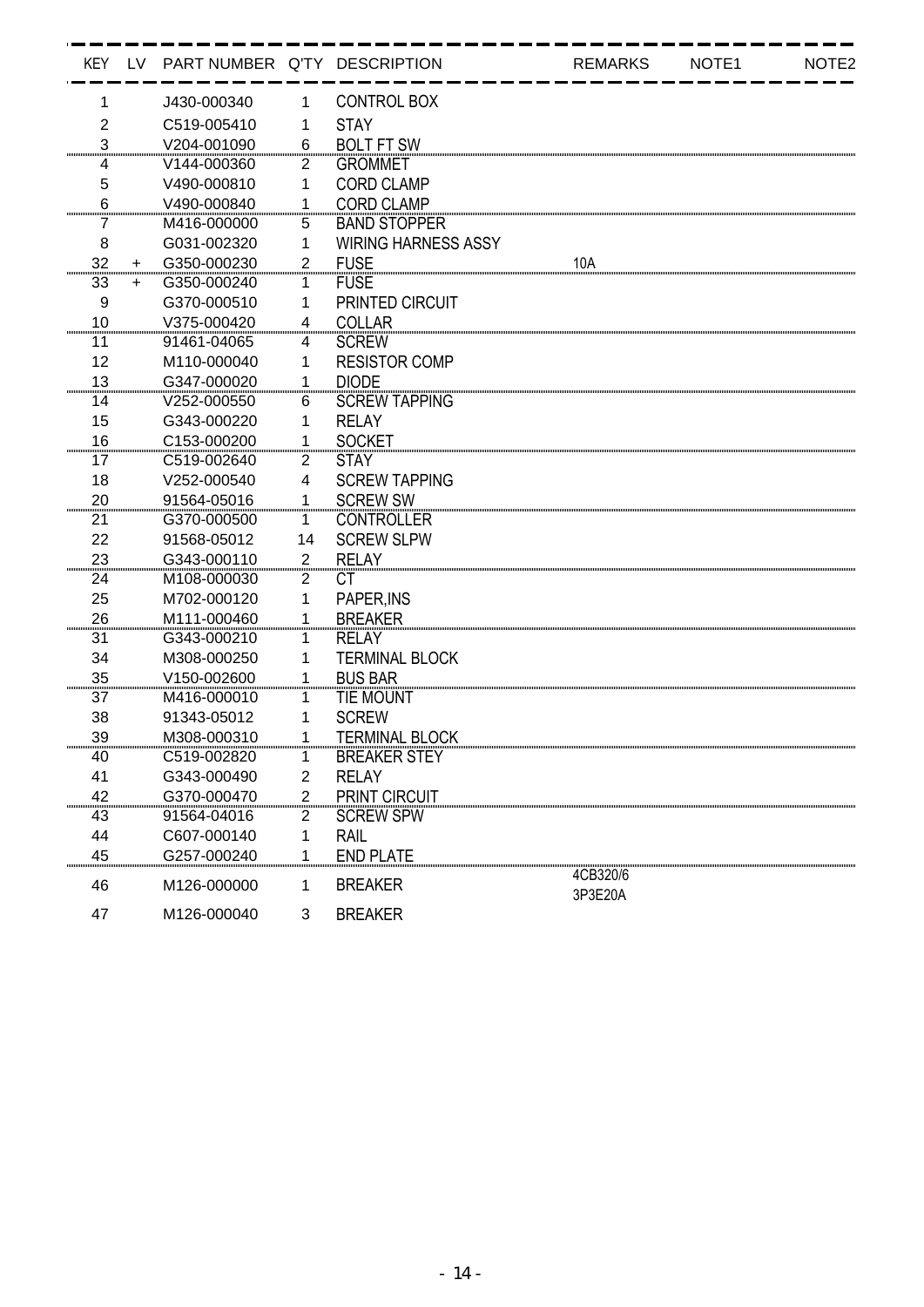**Index**

| Patrs Number Key No. |                                                  | Patrs Number Key No. |                                                 | Patrs Number Key No. |                                                  |
|----------------------|--------------------------------------------------|----------------------|-------------------------------------------------|----------------------|--------------------------------------------------|
| 900100-08070         | $1 - 56$                                         | 92190-08000          | $2 - 76$                                        | G202-000230          | $1 - 9$                                          |
| 900100-10020         | 29<br>1<br>$\blacksquare$                        | A041-000141          | 3<br>14<br>$\blacksquare$                       | G202-000240          | 10<br>1<br>$\overline{\phantom{a}}$              |
| 900120-08050         | 51<br>1<br>$\overline{\phantom{a}}$              | A041-000172          | 13<br>3<br>$\overline{\phantom{a}}$             | G203-000320          | 2<br>1<br>$\overline{\phantom{a}}$               |
| 900147-08030         | 36<br>1<br>$\blacksquare$                        | A045-000510          | 4<br>$-69$                                      | G203-000330          | 3<br>1<br>$\blacksquare$                         |
| 900147-10020         | $\overline{2}$<br>14<br>$\blacksquare$           | A172-001720          | 3<br>$\overline{4}$<br>$\overline{\phantom{a}}$ | G211-000310          | $\mathbf 1$<br>86<br>$\overline{\phantom{a}}$    |
| 900209-05010         | $2 -$<br>12                                      | A172-002440          | 1<br>12<br>$\blacksquare$                       | G213-000190          | 87<br>1<br>$\overline{\phantom{a}}$              |
| 900209-05010         | 12<br>$\overline{2}$<br>$\sim$                   | A172-002450          | 115<br>1<br>$\overline{\phantom{a}}$            | G213-000270          | 1<br>88<br>$\qquad \qquad \blacksquare$          |
| 900500-00008         | 49<br>1<br>$\blacksquare$                        | A172-002460          | 1<br>116<br>$\blacksquare$                      | G230-000150          | 34<br>1<br>$\overline{\phantom{a}}$              |
| 900500-00008         | 63<br>4<br>$\overline{\phantom{a}}$              | A301-000070          | 69<br>$\overline{2}$<br>$\blacksquare$          | G231-000410          | 31<br>1<br>$\blacksquare$                        |
| 900500-00010         | 52<br>$\overline{2}$<br>$\blacksquare$           | A369-000160          | 1<br>41<br>$\blacksquare$                       | G231-000420          | 37<br>1<br>$\blacksquare$                        |
| 900600-00010         | 110<br>1                                         | A392-000260          | 1<br>47<br>$\overline{\phantom{a}}$             | G250-000280          | 39<br>1<br>$\blacksquare$                        |
| 900602-00008         | 50<br>$\mathbf 1$<br>$\overline{\phantom{a}}$    | A393-000240          | 1<br>48<br>$\overline{\phantom{a}}$             | G255-000010          | 40<br>1<br>$\overline{\phantom{a}}$              |
| 900602-00008         | 75<br>$\overline{2}$<br>$\blacksquare$           | A405-000000          | 73<br>4<br>$\blacksquare$                       | G257-000240          | 5<br>45<br>$\overline{\phantom{a}}$              |
| 900602-00008         | 66<br>4<br>$\blacksquare$                        | A472-000520          | $\overline{2}$<br>119<br>$\blacksquare$         | G257-000810          | 2<br>55<br>$\blacksquare$                        |
| 900605-00008         | 1<br>57<br>$\overline{\phantom{a}}$              | C153-000170          | 1<br>79<br>$\blacksquare$                       | G270-000050          | 58<br>1<br>$\blacksquare$                        |
| 900605-00008         | 12<br>3<br>$\blacksquare$                        | C153-000180          | 1<br>95<br>$\blacksquare$                       | G300-000210          | $\overline{2}$<br>68<br>$\overline{\phantom{a}}$ |
| 900605-00008         | 65<br>4<br>$\blacksquare$                        | C153-000190          | 1<br>105<br>$\blacksquare$                      | G303-000140          | $2 -$<br>74                                      |
| 900605-00010         | 109<br>1<br>$\overline{\phantom{a}}$             | C153-000200          | 5<br>16<br>$\overline{\phantom{a}}$             | G305-000030          | $\overline{2}$<br>73<br>$\overline{\phantom{a}}$ |
| 900605-00010         | 3<br>17<br>$\blacksquare$                        | C154-000191          | 70<br>4<br>$\blacksquare$                       | G314-000150          | 26<br>4<br>$\sim$                                |
| 91022-10020          | 24<br>1<br>$\overline{\phantom{a}}$              | C154-000201          | 71<br>4<br>$\blacksquare$                       | G318-000010          | 21<br>4<br>$\overline{\phantom{a}}$              |
| 91022-10035          | 3<br>$\overline{2}$<br>$\blacksquare$            | C160-001490          | 4<br>1<br>$\blacksquare$                        | G319-000060          | 22<br>4 -                                        |
| 91024-08040          | 62<br>4<br>$\overline{\phantom{a}}$              | C390-000010          | 2<br>115<br>$\blacksquare$                      | G327-000280          | 16<br>4<br>$\overline{\phantom{a}}$              |
| 91024-10030          | 2<br>9<br>$\overline{\phantom{a}}$               | C519-002450          | 26<br>1<br>$\blacksquare$                       | G328-000020          | $\overline{4}$<br>9<br>$\blacksquare$            |
| 91024-10035          | 66<br>1                                          | C519-002640          | 5<br>17<br>$\overline{\phantom{a}}$             | G328-000030          | 12<br>4<br>$\overline{\phantom{a}}$              |
| 91027-08030          | 3<br>11<br>$\overline{\phantom{a}}$              | C519-002820          | 5<br>-40<br>$\blacksquare$                      | G328-000040          | 15<br>4<br>$\overline{\phantom{a}}$              |
| 91027-10030          | 3<br>16<br>$\overline{\phantom{a}}$              | C519-005400          | 30<br>1<br>$\overline{\phantom{a}}$             | G328-000060          | $\overline{4}$<br>4<br>$\overline{\phantom{a}}$  |
| 91031-05012          | 44<br>1                                          | C519-005410          | $\overline{2}$<br>5<br>$\blacksquare$           | G334-000770          | 68<br>4<br>$\overline{\phantom{a}}$              |
| 91034-10030          | 41<br>$\overline{2}$<br>$\overline{\phantom{a}}$ | C607-000140          | 5<br>$-44$                                      | G334-000860          | 122<br>2<br>$\overline{\phantom{a}}$             |
| 91083-08020          | $2 - 25$                                         | C701-000420          | $2 - 30$                                        | G334-001300          | 4 - 29                                           |
| 91143-06016          | $2 - 112$                                        | C701-000440          | $2 - 60$                                        | G334-001310          | 4 - 67                                           |
| 91318-06030          | $4 - 5$                                          | E145-000060          | $4 - 27$                                        | G343-000110          | $5 - 23$                                         |
| 91341-03010          | $2 - 117$                                        | E237-000130          | $1 - 70$                                        | G343-000210          | $5 - 31$                                         |
| 91343-05012          | $-28$<br>$\mathbf 1$                             | E237-000140          | 1<br>$-69$                                      | G343-000220          | $5 - 15$                                         |
| 91343-05012          | $2 - 3$                                          | E265-000120          | $-67$<br>$\mathbf 1$                            | G343-000490          | $5 -$<br>41                                      |
| 91343-05012          | $5 - 38$                                         | E265-000130          | 1<br>$-96$                                      | G347-000020          | $5 - 13$                                         |
| 91374-04016          | $4 - 10$                                         | E265-000140          | $1 - 103$                                       | G350-000230          | $5 - 32$                                         |
| 91381-04020          | $2 - 23$                                         | E325-000070          | $-43$<br>1                                      | G350-000240          | $5 - 33$                                         |
| 91461-04065          | $5 - 11$                                         | E328-000110          | $-82$<br>1                                      | G360-000481          | $-107$<br>1.                                     |
| 91564-04010          | $4 - 2$                                          | E328-000120          | - 98<br>1                                       | G362-001050          | 4 - 25                                           |
| 91564-04012          | $1 - 14$                                         | G031-002320          | $5 - 8$                                         | G365-000040          | $1 - 120$                                        |
| 91564-04012          | 116<br>$2 -$                                     | G121-000440          | $\mathbf{1}$<br>$-23$                           | G370-000470          | $5 - 42$                                         |
| 91564-04016          | $4 - 76$                                         | G121-000450          | $-25$<br>1                                      | G370-000500          | $5 - 21$                                         |
| 91564-04016          | 5<br>$-43$                                       | G122-000490          | $2 - 57$                                        | G370-000510          | 5<br>- 9                                         |
| 91564-04030          | 3<br>- 5                                         | G122-000500          | $2 - 64$                                        | G385-000040          | 4 - 8                                            |
| 91564-05010          | 3<br>- 8                                         | G122-001510          | $2 - 15$                                        | J141-000110          | $2 - 123$                                        |
| 91564-05016          | 5<br>$-20$                                       | G122-001520          | $2 - 16$                                        | J405-003080          | $2 -$<br>$\overline{1}$                          |
| 91564-05040          | $-15$<br>3                                       | G125-000150          | $\mathbf{1}$<br>$-18$                           | J410-000690          | $2 - 10$                                         |
| 91568-05012          | $2 - 124$                                        | G126-000400          | 1<br>$-22$                                      | J410-000710          | $2 - 38$                                         |
| 91568-05012          | $5 - 22$                                         | G200-000180          | $1 - 7$                                         | J410-001870          | $2 - 34$                                         |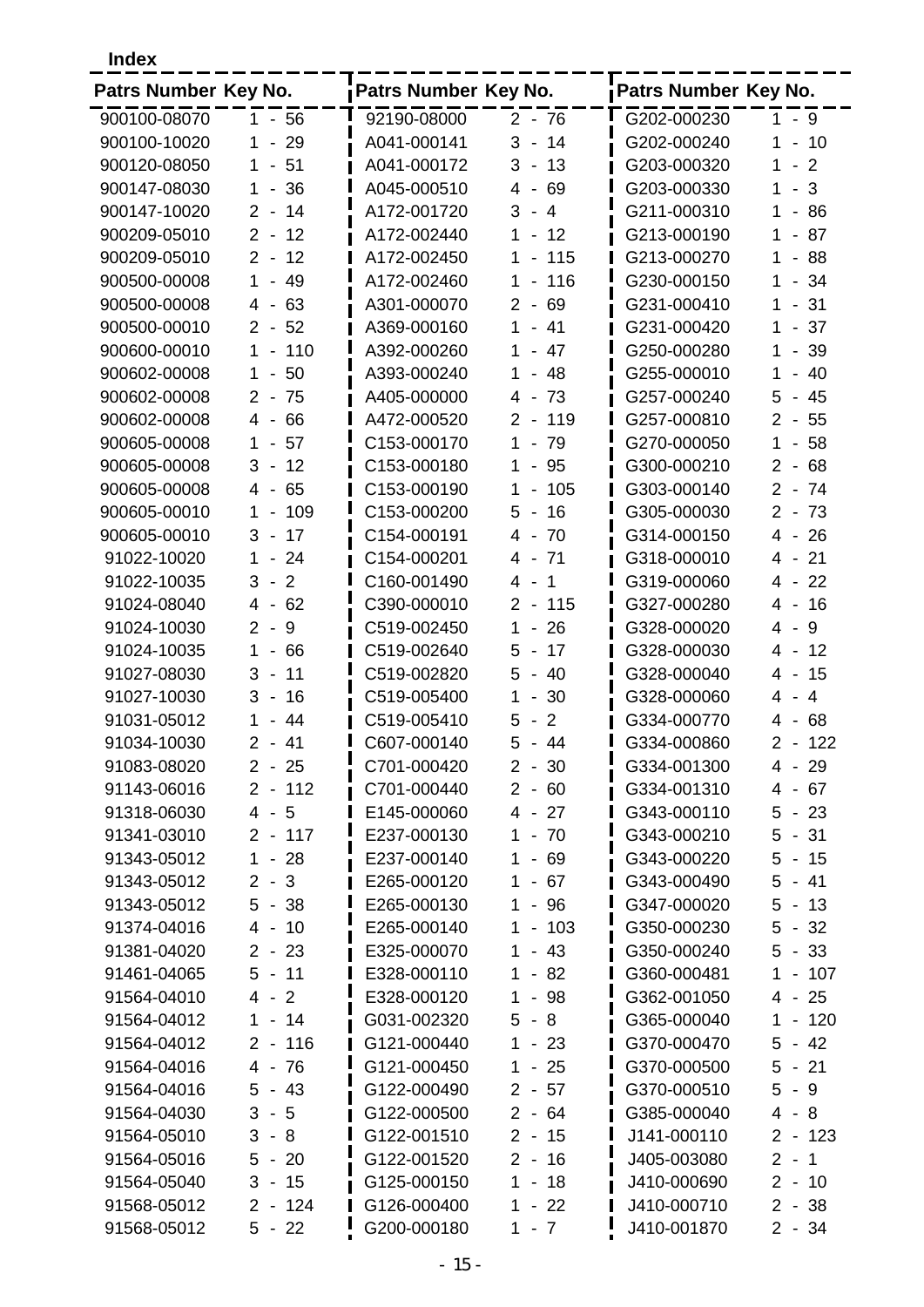**Index**

| Patrs Number Key No. |                                                  | Patrs Number Key No. |                                                    | Patrs Number Key No. |                                                   |
|----------------------|--------------------------------------------------|----------------------|----------------------------------------------------|----------------------|---------------------------------------------------|
| J415-000570          | $2 - 7$                                          | M126-000040          | $5 - 47$                                           | V144-000440          | $2 - 36$                                          |
| J415-000580          | $2 - 8$                                          | M305-000050          | 3<br>$\overline{1}$<br>$\blacksquare$              | V144-000530          | $4 -$<br>31                                       |
| J425-000740          | $2 - 28$                                         | M306-000010          | $\overline{4}$<br>11<br>$\overline{\phantom{a}}$   | V145-000320          | $\mathbf 1$<br>52<br>$\blacksquare$               |
| J425-000920          | $2 -$<br>19                                      | M308-000250          | 5<br>$-34$                                         | V145-000450          | 121<br>$2 -$                                      |
| J430-000330          | 75<br>$4 -$                                      | M308-000310          | 5<br>-39<br>$\overline{\phantom{a}}$               | V150-002600          | 5<br>35<br>$\blacksquare$                         |
| J430-000340          | 5<br>1<br>$\overline{\phantom{a}}$               | M310-000060          | $\overline{4}$<br>60<br>$\blacksquare$             | V162-000520          | $\overline{2}$<br>110<br>$\overline{\phantom{a}}$ |
| J430-001030          | $2 -$<br>53                                      | M380-000030          | $\overline{2}$<br>109<br>$\blacksquare$            | V162-000530          | 1<br>117<br>$\blacksquare$                        |
| J465-000480          | 33<br>$2 -$                                      | M383-000000          | $2 -$<br>108                                       | V187-000090          | 1<br>53<br>$\blacksquare$                         |
| J470-002160          | $2 - 65$                                         | M383-000030          | $2 - 125$                                          | V187-000100          | 68<br>1<br>$\overline{\phantom{a}}$               |
| J470-002190          | $\overline{2}$<br>114<br>$\sim$                  | M383-000240          | $\mathbf{1}$<br>111<br>$\blacksquare$              | V187-000110          | 81<br>1<br>$\frac{1}{2}$                          |
| J470-004480          | $2 -$<br>113                                     | M402-000040          | 27<br>$2 -$                                        | V187-000120          | 104<br>1<br>$\overline{\phantom{0}}$              |
| J470-004490          | 3<br>$\overline{7}$<br>$\sim$                    | M404-000440          | $2 - 56$                                           | V187-000130          | 97<br>1<br>$\blacksquare$                         |
| J470-006030          | $\overline{2}$<br>5<br>$\sim$                    | M404-000450          | $\overline{2}$<br>$-59$                            | V203-001730          | 112<br>1<br>$\blacksquare$                        |
| J470-006050          | 2<br>66<br>$\overline{\phantom{a}}$              | M406-001280          | $\overline{2}$<br>63<br>$\blacksquare$             | V204-001090          | 17<br>1<br>$\overline{a}$                         |
| J470-006060          | $\overline{2}$<br>67<br>$\sim$                   | M409-000030          | $\overline{2}$<br>$-46$                            | V204-001090          | $\overline{2}$<br>17<br>$\blacksquare$            |
| J470-006420          | 2<br>111<br>$\blacksquare$                       | M415-000360          | $\overline{2}$<br>37<br>$\overline{\phantom{a}}$   | V204-001090          | 3<br>5<br>$\blacksquare$                          |
| J471-000380          | $\overline{2}$<br>20<br>$\blacksquare$           | M416-000000          | 5<br>$\overline{7}$<br>$\blacksquare$              | V205-001120          | $\mathbf 1$<br>80<br>$\blacksquare$               |
| J471-000390          | $\overline{2}$<br>21<br>$\overline{\phantom{a}}$ | M416-000010          | 1<br>27<br>$\overline{\phantom{a}}$                | V205-001120          | $\overline{2}$<br>6<br>$\blacksquare$             |
| J480-000200          | 2<br>40<br>$\blacksquare$                        | M416-000010          | $\overline{2}$<br>$\overline{2}$<br>$\blacksquare$ | V205-001170          | 1<br>16<br>$\blacksquare$                         |
|                      |                                                  |                      | 5                                                  |                      | $\overline{2}$                                    |
| J480-000210          | 2<br>42<br>$\blacksquare$                        | M416-000010          | 37<br>$\blacksquare$<br>54<br>$\blacksquare$       | V205-001170          | 54<br>$\overline{\phantom{a}}$                    |
| J480-000220          | $\overline{2}$<br>43<br>$\sim$                   | M416-000040          | 1                                                  | V206-000580          | 106<br>1<br>$\blacksquare$                        |
| J485-000240          | $\overline{2}$<br>11<br>$\blacksquare$           | M416-000040          | 3<br>$\overline{4}$<br>$\overline{\phantom{a}}$    | V240-000140          | $\overline{2}$<br>77<br>$\overline{\phantom{a}}$  |
| J485-000250          | $\overline{2}$<br>24<br>$\blacksquare$           | M417-000190          | $\overline{2}$<br>$\blacksquare$<br>-32            | V242-000260          | 1<br>92<br>$\blacksquare$                         |
| J485-000260          | 2<br>26<br>$\blacksquare$                        | M418-000070          | $\overline{2}$<br>39<br>$\overline{\phantom{a}}$   | V252-000540          | 5<br>18<br>$\blacksquare$                         |
| J485-000270          | $2 - 31$                                         | M470-001830          | 18<br>$2 -$                                        | V252-000550          | 5<br>14<br>$\overline{\phantom{a}}$               |
| J485-000280          | $\overline{2}$<br>$-47$                          | M470-001840          | 2 <sup>1</sup><br>120<br>$\overline{\phantom{a}}$  | V261-000010          | $\overline{2}$<br>118<br>$\overline{\phantom{a}}$ |
| K210-000080          | 113<br>1<br>$\blacksquare$                       | M470-001850          | 2 <sup>1</sup><br>$-49$                            | V262-000190          | 13<br>4 -                                         |
| K221-000030          | 42<br>1<br>$\overline{\phantom{0}}$              | M602-000020          | $\overline{2}$<br>$-83$                            | V263-000330          | $\overline{2}$<br>29<br>$\overline{\phantom{a}}$  |
| K313-000030          | 91<br>$\mathbf{1}$<br>۰.                         | M609-000000          | $\mathbf{1}$<br>$-84$                              | V264-000220          | $\mathbf{1}$<br>11<br>$\sim$                      |
| K400-001530          | $-73$<br>1.                                      | M702-000120          | $5 - 25$                                           | V264-000220          | $2 - 58$                                          |
| K400-001810          | 19<br>1<br>$\blacksquare$                        | M703-000020          | $3 - 6$                                            | V265-000290          | $1 - 33$                                          |
| K400-001880          | $-72$<br>1.                                      | M704-000650          | $4 - 46$                                           | V265-000290          | $2 - 62$                                          |
| K400-001900          | 21<br>1<br>$\overline{\phantom{a}}$              | M704-000660          | 4 - 45                                             | V265-000290          | 4 -<br>64                                         |
| K400-001910          | $-74$<br>1.                                      | M704-000670          | $4 - 48$                                           | V265-000310          | $2 - 72$                                          |
| K400-001920          | 100<br>1.<br>$\blacksquare$                      | M704-000680          | $4 - 50$                                           | V266-000130          | $3 -$<br>18                                       |
| K401-000530          | $-71$<br>1.                                      | M704-000690          | 4 - 49                                             | V299-000480          | $2 - 44$                                          |
| K403-000040          | 101<br>1<br>$\overline{\phantom{a}}$             | M704-000730          | $2 - 89$                                           | V324-000010          | $4 -$<br>6                                        |
| K405-000230          | 93<br>1<br>$\overline{\phantom{a}}$              | M704-000970          | $2 - 81$                                           | V375-000400          | $2 - 13$                                          |
| M102-000531          | 3<br>- 9                                         | M704-001400          | $2 - 86$                                           | V375-000410          | $2 - 51$                                          |
| M108-000030          | 5<br>$-24$                                       | M705-000250          | $2 - 84$                                           | V375-000420          | $5 - 10$                                          |
| M109-000120          | 19<br>4<br>$\sim$                                | M707-000060          | $2 - 87$                                           | V404-000140          | $2 - 4$                                           |
| M109-000140          | 17<br>4<br>$\sim$                                | M707-000070          | $2 - 85$                                           | V420-003020          | 1<br>45<br>$\overline{\phantom{a}}$               |
| M109-000160          | 18<br>4<br>$\sim$                                | M707-000080          | 4<br>- 51                                          | V420-003030          | 1<br>46<br>$\blacksquare$                         |
| M109-000210          | 20<br>4 -                                        | M707-000320          | $4 - 59$                                           | V420-003070          | $2 -$<br>22                                       |
| M110-000040          | 5<br>12<br>$\sim$                                | M707-000330          | $4 - 58$                                           | V420-003080          | $2 -$<br>50                                       |
| M111-000440          | 4 - 74                                           | V104-001700          | $-35$<br>1                                         | V471-002920          | 1<br>$-75$                                        |
| M111-000460          | $5 - 26$                                         | V139-000040          | $-77$<br>4                                         | V475-005730          | 1<br>118<br>$\overline{\phantom{a}}$              |
| M111-001110          | 4 - 72                                           | V144-000360          | 5<br>- 4                                           | V481-000160          | $2 - 70$                                          |
| M126-000000          | $5 - 46$                                         | V144-000430          | $2 - 35$                                           | V486-000240          | $2 - 71$                                          |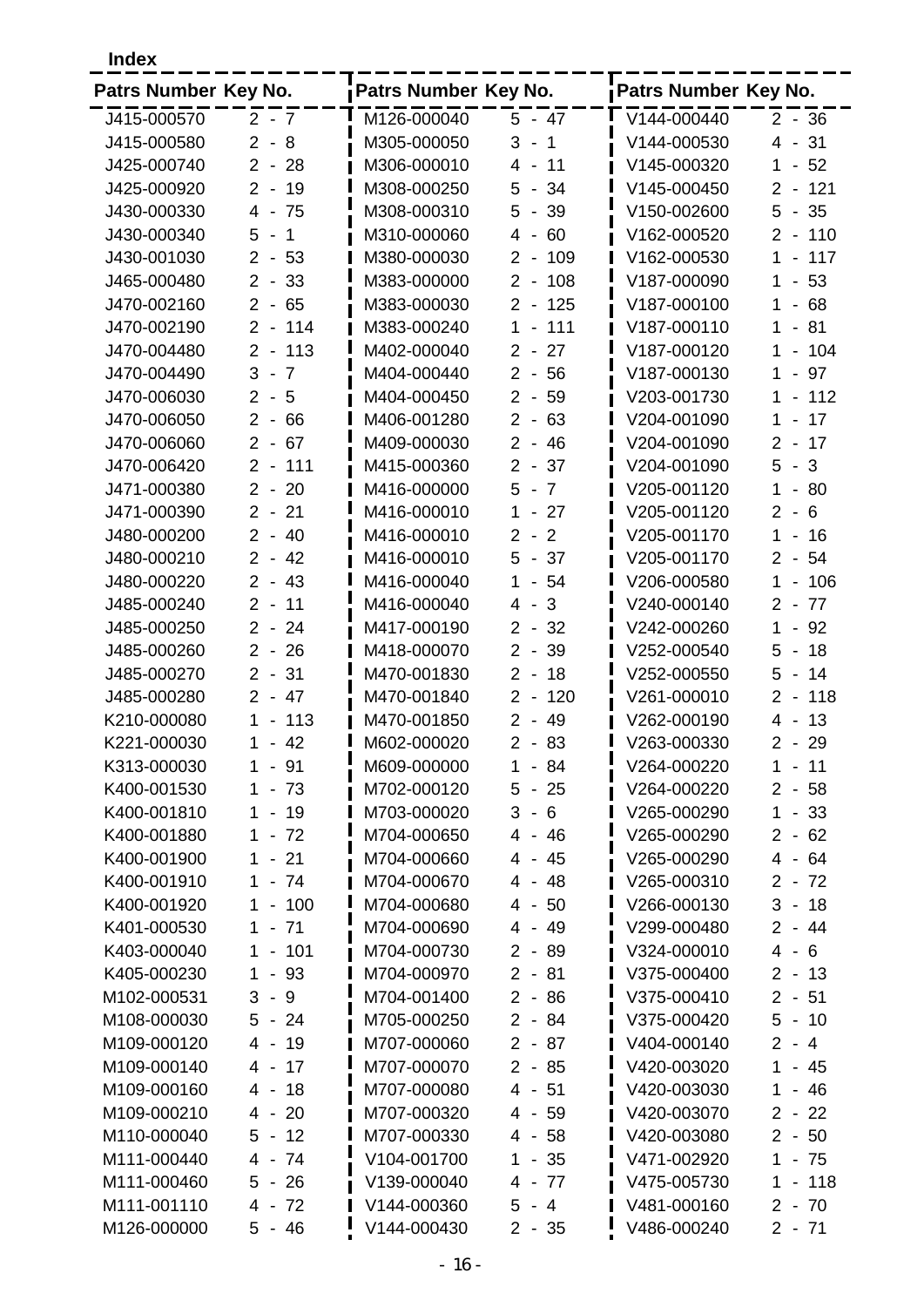#### **Index**

| Patrs Number Key No. |                                    | Patrs Number Key No. | Patrs Number Key No. |
|----------------------|------------------------------------|----------------------|----------------------|
| V490-000810          | $1 - 13$                           |                      |                      |
| V490-000810          | $5 - 5$                            |                      |                      |
| V490-000820          | $1 - 15$                           |                      |                      |
| V490-000830          | $-114$<br>$\mathbf 1$              |                      |                      |
| V490-000840          | $5 - 6$                            |                      |                      |
| V495-001660          | $\mathbf 1$<br>$-76$               |                      |                      |
| V495-001670          | $-77$<br>$\mathbf 1$               |                      |                      |
| V495-001710          | $-94$<br>1                         |                      |                      |
| V495-001720          | $-102$<br>1                        |                      |                      |
| V495-001800          | $-78$<br>$\mathbf 1$               |                      |                      |
| V495-001810          | $-20$<br>1                         |                      |                      |
| V495-001820          | - 89<br>1                          |                      |                      |
| V495-001980          | 1<br>$\overline{4}$                |                      |                      |
| V495-001990          | 5<br>1<br>$\overline{\phantom{0}}$ |                      |                      |
| V495-002000          | $-38$<br>1                         |                      |                      |
| V541-000350          | $2 - 107$                          |                      |                      |
| V581-000370          | $-90$<br>1                         |                      |                      |
| V581-000380          | - 99<br>1                          |                      |                      |
| V583-000230          | $2 - 45$                           |                      |                      |
| V592-000170          | $3 - 10$                           |                      |                      |
| X504-006550          | $2 - 80$                           |                      |                      |
| X505-004630          | $2 - 79$                           |                      |                      |
| X505-004640          | $2 - 91$                           |                      |                      |
| X505-004650          | $2 - 93$                           |                      |                      |
| X505-004660          | $2 - 92$                           |                      |                      |
|                      |                                    |                      |                      |

ļ